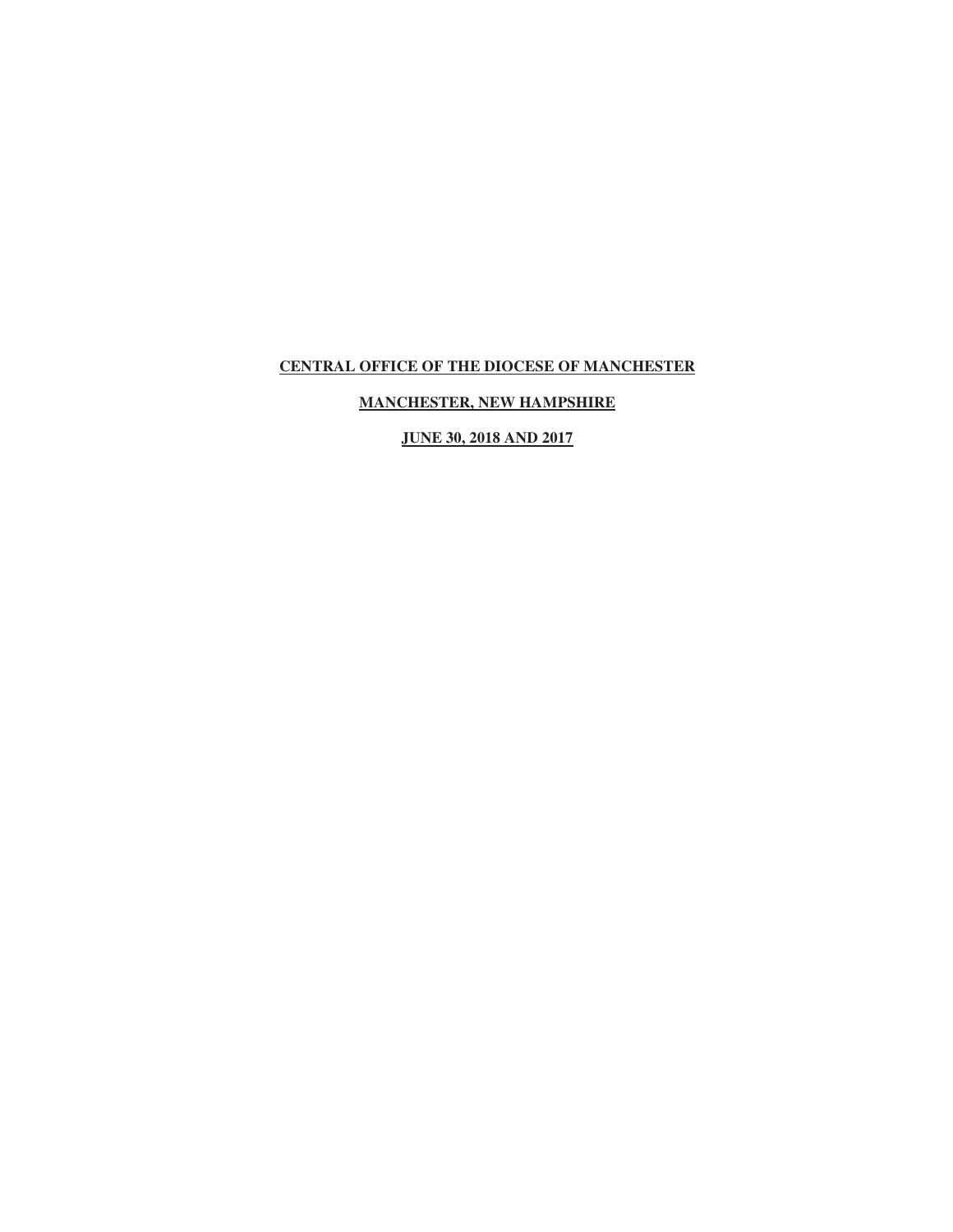

## **INDEPENDENT AUDITOR'S REPORT**

Most Reverend Peter A. Libasci Roman Catholic Bishop of Manchester Manchester, New Hampshire

#### Report on the Financial Statements

We have audited the accompanying financial statements of the **Central Office of the Diocese of Manchester** (the Central Office), a nonprofit organization, which comprise the statement of financial position as of June 30, 2018, and the related statements of activities and cash flows for the year then ended, and the related notes to the financial statements.

#### Management's Responsibility for the Financial Statements

Management is responsible for the preparation and fair presentation of these financial statements in accordance with accounting principles generally accepted in the United States of America; this includes the design, implementation, and maintenance of internal control relevant to the preparation and fair presentation of financial statements that are free from material misstatement, whether due to fraud or error.

#### Auditor's Responsibility

Our responsibility is to express an opinion on these financial statements based on our audit. We conducted our audit in accordance with auditing standards generally accepted in the United States of America. Those standards require that we plan and perform the audit to obtain reasonable assurance about whether the financial statements are free from material misstatement.

An audit involves performing procedures to obtain audit evidence about the amounts and disclosures in the financial statements. The procedures selected depend on the auditor's judgment, including the assessment of the risks of material misstatement of the financial statements, whether due to fraud or error. In making those risk assessments, the auditor considers internal control relevant to the Central Office's preparation and fair presentation of the financial statements in order to design audit procedures that are appropriate in the circumstances, but not for the purpose of expressing an opinion on the effectiveness of the Central Office's internal control. Accordingly, we express no such opinion. An audit also includes evaluating the appropriateness of accounting policies used and the reasonableness of significant accounting estimates made by management, as well as evaluating the overall presentation of the financial statements.

We believe that the audit evidence we have obtained is sufficient and appropriate to provide a basis for our audit opinion.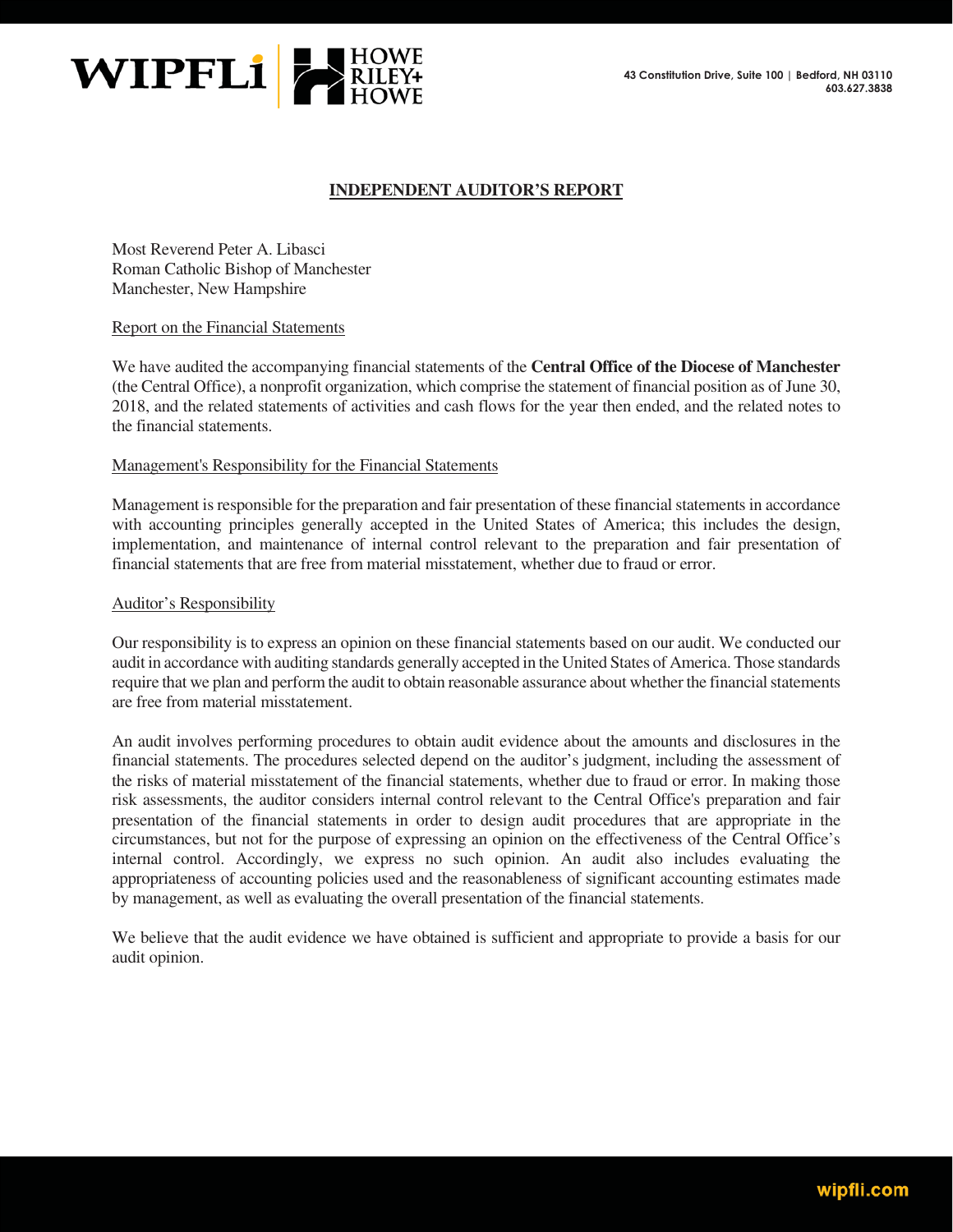Most Reverend Peter A. Libasci Roman Catholic Bishop of Manchester Manchester, New Hampshire

Page 2

Opinion

In our opinion, the financial statements referred to above present fairly, in all material respects, the financial position of the Central Office of the Diocese of Manchester as of June 30, 2018, and the changes in its net assets and its cash flows for the year then ended in accordance with accounting principles generally accepted in the United States of America.

#### Change in Accounting Principle

As disclosed in Note 13, the Central Office early adopted an exemption for non-public entities included in ASU 2016-01 from applying the disclosure requirements related to the fair value of financial instruments in FASB ASC 825-10-50. Our opinion is not modified with respect to this mater.

#### Prior Period Financial Statements

The financial statements of the Central Office of the Diocese of Manchester as of June 30, 2017, were audited by Howe, Riley & Howe, PLLC, who merged with Wipfli LLP as of January 1, 2019, and whose report dated March 12, 2018 expressed an unmodified opinion on those financial statements.

Wippi LLP

Bedford, New Hampshire March 1, 2019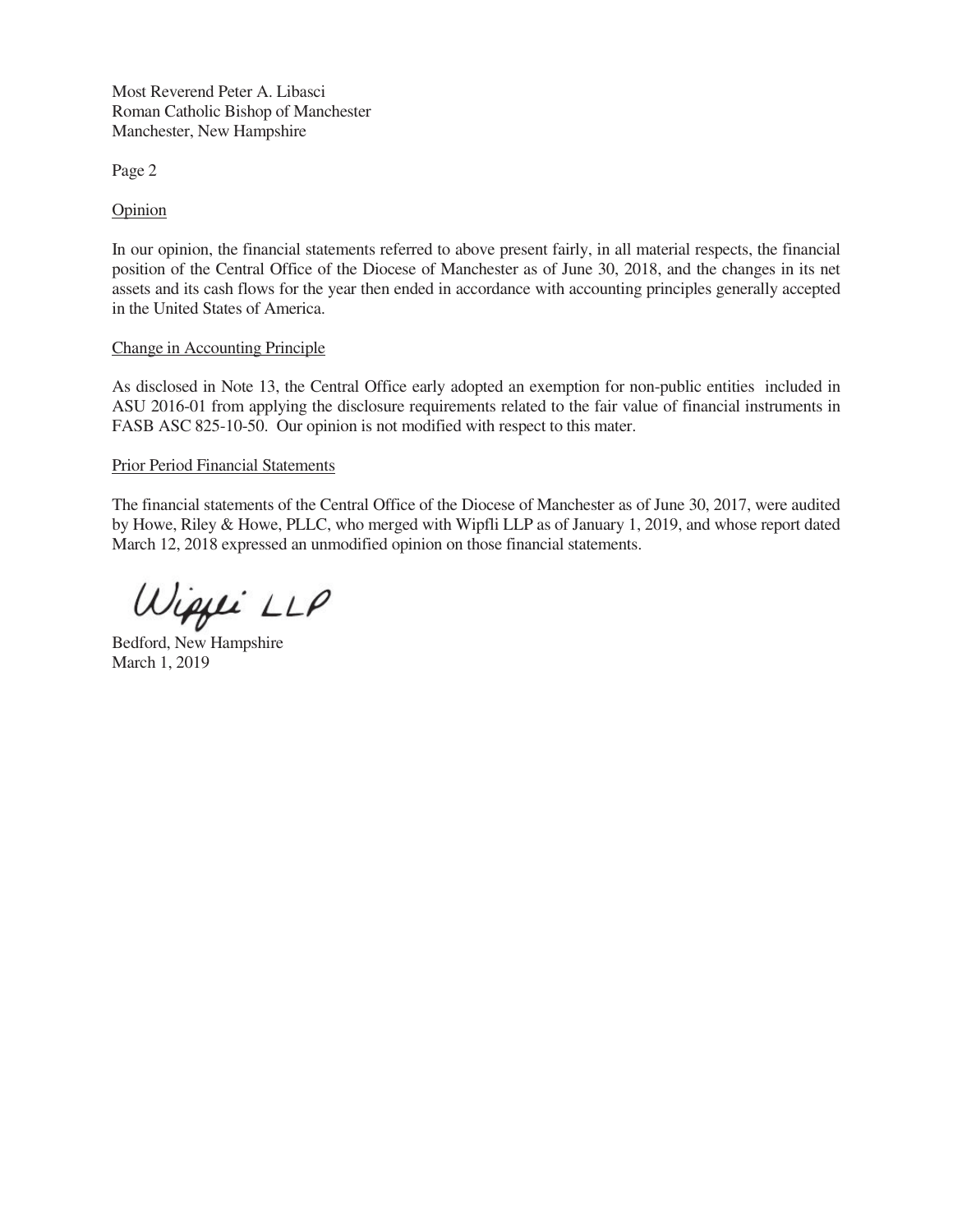#### Statements of Financial Position June 30, 2018 and 2017

# **ASSETS**

|                                                                      | , ,,,,,,,,                               |                              |
|----------------------------------------------------------------------|------------------------------------------|------------------------------|
|                                                                      | 2018                                     | 2017                         |
| Diocesan cash                                                        | 2,180,579                                | 3,241,946                    |
| Central fund cash                                                    | 2,675,142                                | 1,463,099                    |
| Accounts receivable, net                                             | 467,920                                  | 494,174                      |
| Insurance receivable, net                                            | 2,250                                    | 24,672                       |
| Interest receivable                                                  | 12,920                                   | 8,574                        |
| Prepaid expenses                                                     | 231,972                                  | 199,597                      |
| Diocesan investments                                                 | 33,187,756                               | 25,887,507                   |
| Notes receivable, net of discounts and                               |                                          |                              |
| allowance for losses                                                 | 8,005,137                                | 9,490,368                    |
| Cash held for restrictive purposes                                   | 144,093                                  | 144,093                      |
| Central fund deposits and investments                                | 65,204,279                               | 60,218,794                   |
| Fixed assets, net                                                    | 328,912                                  | 317,107                      |
| <b>Total assets</b>                                                  | 112,440,960                              | 101,489,931<br><sup>\$</sup> |
|                                                                      | <b>LIABILITIES AND NET ASSETS</b>        |                              |
|                                                                      |                                          |                              |
| Accounts payable and accrued expenses                                | 699,253                                  | 509,742                      |
| Reserves and other liabilities                                       | 714,813                                  | 641,438<br>516,333           |
| Funds held for others - special collections<br>Insurance liabilities | 472,895<br>3,869,685                     | 4,136,530                    |
| Central fund deposits and investments                                | 61,384,759                               | 58,248,171                   |
| Priest retirement benefit obligation                                 | 16,822,267                               | 14,256,878                   |
|                                                                      |                                          |                              |
| <b>Total liabilities</b>                                             | 83,963,672                               | 78,309,092                   |
| <b>NET ASSETS</b>                                                    |                                          |                              |
| Unrestricted:                                                        |                                          |                              |
| Designated                                                           | 7,581,674                                | 4,150,730                    |
| Undesignated                                                         | 7,249,501                                | 5,815,553                    |
|                                                                      | 14,831,175                               | 9,966,283                    |
| Temporarily restricted                                               | 5,340,577                                | 5,058,477                    |
| Permanently restricted                                               | 8,305,536                                | 8,156,079                    |
| Total net assets                                                     | 28,477,288                               | 23,180,839                   |
| Total                                                                | 112,440,960<br>$\boldsymbol{\mathsf{S}}$ | \$<br>101,489,931            |
|                                                                      |                                          |                              |

The accompanying notes are an integral part of these financial statements.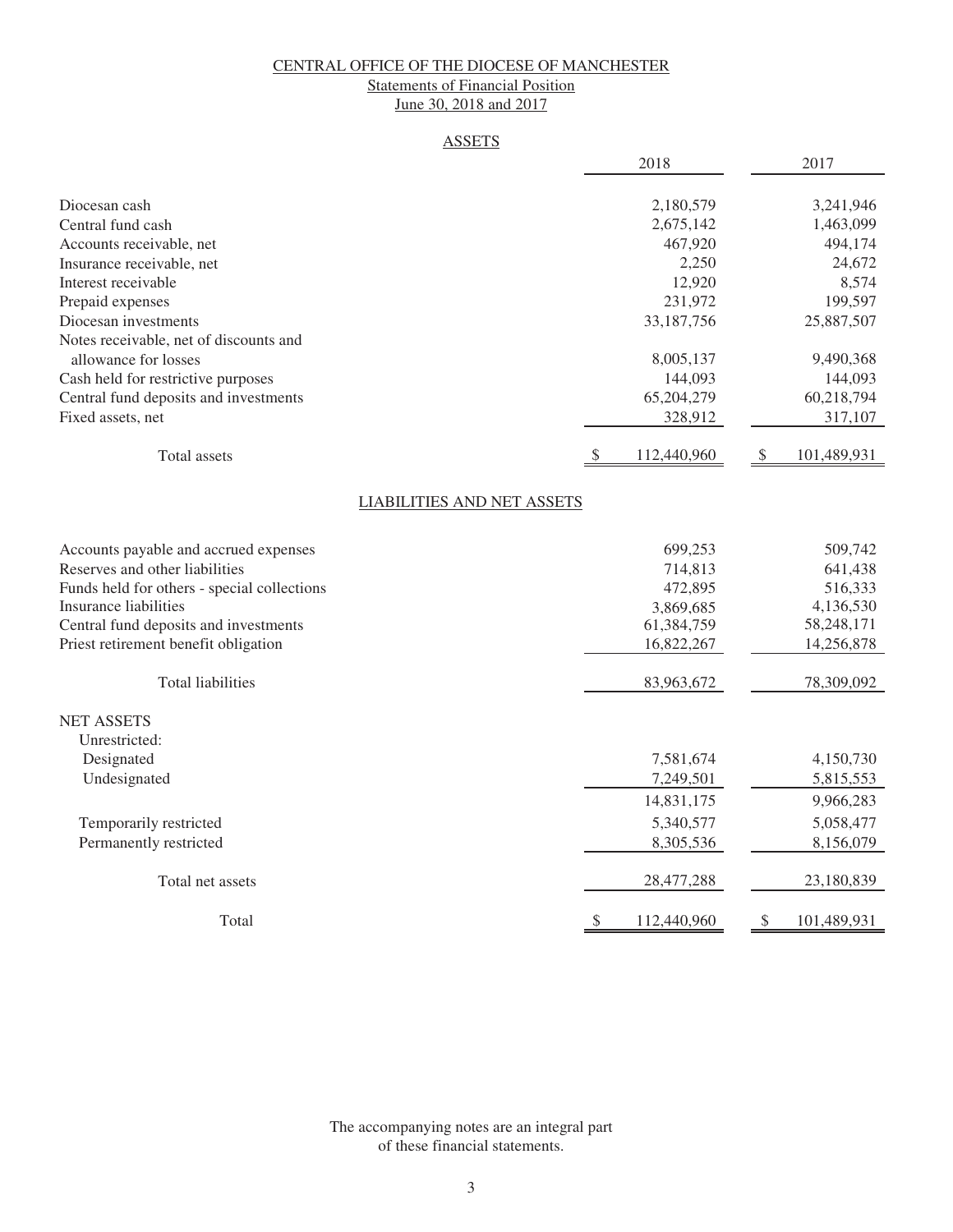## **Statement of Activities**

#### For the Year Ended June 30, 2018

|                                              | Unrestricted  | Temporarily<br>Restricted | Permanently<br>Restricted | Total            |
|----------------------------------------------|---------------|---------------------------|---------------------------|------------------|
| <b>REVENUES:</b>                             |               |                           |                           |                  |
| Program revenue and assessments              | 6,619,711     |                           |                           | 6,619,711        |
| Donations and bequests                       | 3,340,935     | 180,557                   | 211,186                   | 3,732,678        |
| Insurance                                    | 5,454,444     |                           |                           | 5,454,444        |
| Investment income, net                       | 1,531,204     | 2,709                     | 21,598                    | 1,555,511        |
| Miscellaneous                                | 540,673       |                           |                           | 540,673          |
| Net assets released from restriction         | 529,912       | (529, 912)                |                           |                  |
| Total revenues                               | 18,016,879    | (346, 646)                | 232,784                   | 17,903,017       |
| <b>EXPENSES:</b>                             |               |                           |                           |                  |
| Program:                                     |               |                           |                           |                  |
| Christian formation                          | 3,022,676     |                           |                           | 3,022,676        |
| Pastoral services                            | 1,318,125     |                           |                           | 1,318,125        |
| Seminary                                     | 491,803       |                           |                           | 491,803          |
| <b>Missions</b>                              | 409,416       |                           |                           | 409,416          |
| Tribunal                                     | 488,165       |                           |                           | 488,165          |
| Donations                                    | 376,598       |                           |                           | 376,598          |
| Other programs                               | 1,580,108     |                           |                           | 1,580,108        |
| Periodic pension cost - Diocesan Priests     | 676,850       |                           |                           | 676,850          |
| Total program expenses                       | 8,363,741     |                           |                           | 8,363,741        |
| Administrative and support expenses:         |               |                           |                           |                  |
| Insurance expenses                           | 1,977,778     |                           |                           | 1,977,778        |
| Operating expenses                           | 3,097,520     |                           |                           | 3,097,520        |
| Total program and administrative             |               |                           |                           |                  |
| and support expenses                         | 13,439,039    |                           |                           | 13,439,039       |
| Retirement-related changes other than net    |               |                           |                           |                  |
| periodic retirement costs                    | 1,936,989     |                           |                           | 1,936,989        |
| Change in net assets before net realized and |               |                           |                           |                  |
| unrealized gains (losses)                    | 2,640,851     | (346, 646)                | 232,784                   | 2,526,989        |
| NET REALIZED AND UNREALIZED GAINS (LOSSES):  |               |                           |                           |                  |
| Diocesan investments                         | 600,279       | 624,126                   | (75, 707)                 | 1,148,698        |
|                                              | 2,213,600     |                           |                           | 2,213,600        |
| Central fund deposits and investments        |               |                           |                           |                  |
| Total net realized and                       |               |                           |                           |                  |
| unrealized gains (losses)                    | 2,813,879     | 624,126                   | (75, 707)                 | 3,362,298        |
| <b>TRANSFERS</b>                             |               | 7,620                     | (7,620)                   |                  |
| <b>INTEREST EXPENSE</b>                      | (589, 838)    | (3,000)                   |                           | (592, 838)       |
| CHANGE IN NET ASSETS                         | 4,864,892     | 282,100                   | 149,457                   | 5,296,449        |
| NET ASSETS - beginning of year               | 9,966,283     | 5,058,477                 | 8,156,079                 | 23,180,839       |
| NET ASSETS - end of year                     | \$ 14,831,175 | \$<br>5,340,577           | $\mathbb{S}$<br>8,305,536 | 28,477,288<br>\$ |

of these financial statements. The accompanying notes are an integral part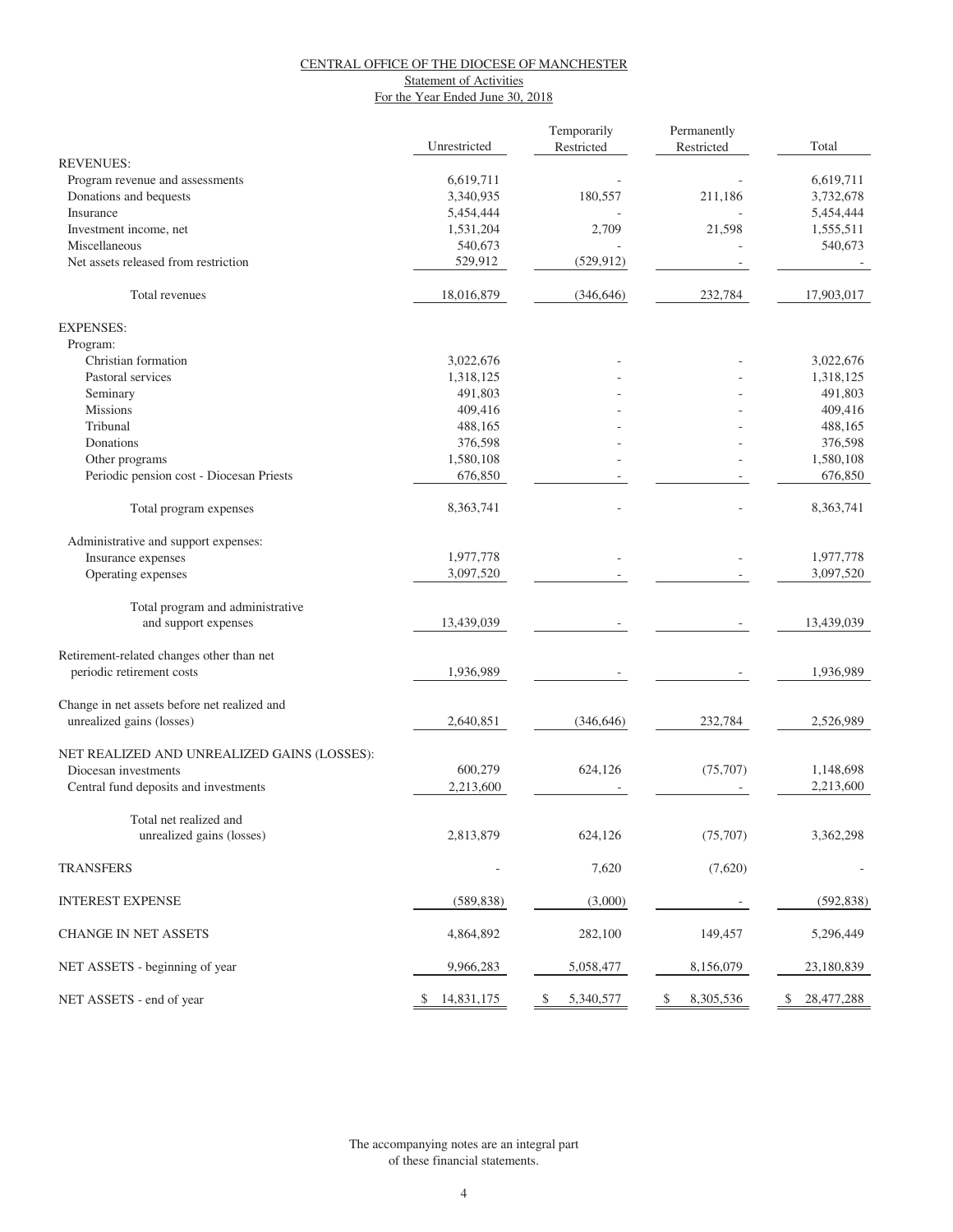**Statement of Activities** For the Year Ended June 30, 2017

|                                              | Unrestricted   | Temporarily<br>Restricted  | Permanently<br>Restricted | Total            |
|----------------------------------------------|----------------|----------------------------|---------------------------|------------------|
| <b>REVENUES:</b>                             |                |                            |                           |                  |
| Program revenue and assessments              | 6,647,493      |                            |                           | 6,647,493        |
| Donations and bequests                       | 161,392        | 127,631                    | 138,151                   | 427,174          |
| Insurance                                    | 5,420,254      |                            |                           | 5,420,254        |
| Investment income (loss), net                | 1,306,326      | 4,390                      | (2,347)                   | 1,308,369        |
| Miscellaneous                                | 279,589        |                            |                           | 279,589          |
| Net assets released from restriction         | 728,731        | (728, 731)                 |                           |                  |
| Total revenues                               | 14,543,785     | (596, 710)                 | 135,804                   | 14,082,879       |
| <b>EXPENSES:</b>                             |                |                            |                           |                  |
| Program:                                     |                |                            |                           |                  |
| Christian formation                          | 2,981,177      |                            |                           | 2,981,177        |
| Pastoral services                            | 1,298,036      |                            |                           | 1,298,036        |
| Seminary                                     | 501,735        |                            |                           | 501,735          |
| <b>Missions</b>                              | 244,028        |                            |                           | 244,028          |
| Tribunal                                     | 504,198        |                            |                           | 504,198          |
| Donations                                    | 222,941        |                            |                           | 222,941          |
| Other programs                               | 439,460        |                            |                           | 439,460          |
| Periodic pension cost - Diocesan Priests     | 746,411        |                            |                           | 746,411          |
| Total program expenses                       | 6,937,986      |                            |                           | 6,937,986        |
| Administrative and support expenses:         |                |                            |                           |                  |
| Insurance expenses                           | 3,447,687      |                            |                           | 3,447,687        |
| Operating expenses                           | 2,745,365      |                            |                           | 2,745,365        |
| Total program and administrative             |                |                            |                           |                  |
| and support expenses                         | 13,131,038     |                            |                           | 13,131,038       |
| Retirement-related changes other than net    |                |                            |                           |                  |
| periodic retirement costs                    | (1,964,505)    |                            |                           | (1,964,505)      |
| Change in net assets before net realized and |                |                            |                           |                  |
| unrealized gains (losses)                    | 3,377,252      | (596,710)                  | 135,804                   | 2,916,346        |
| NET REALIZED AND UNREALIZED GAINS (LOSSES):  |                |                            |                           |                  |
| Diocesan investments                         | 617,573        | 836,575                    | (29,098)                  | 1,425,050        |
| Central fund deposits and investments        | 2,768,342      |                            |                           | 2,768,342        |
| Total net realized and                       |                |                            |                           |                  |
| unrealized gains (losses)                    | 3,385,915      | 836,575                    | (29,098)                  | 4,193,392        |
| <b>TRANSFERS</b>                             |                | 91,596                     | (91, 596)                 |                  |
| <b>INTEREST EXPENSE</b>                      | (622,064)      | (6,000)                    |                           | (628,064)        |
| CHANGE IN NET ASSETS                         | 6,141,103      | 325,461                    | 15,110                    | 6,481,674        |
| NET ASSETS - beginning of year               | 3,825,180      | 4,733,016                  | 8,140,969                 | 16,699,165       |
| NET ASSETS - end of year                     | 9,966,283<br>S | 5,058,477<br><sup>\$</sup> | 8,156,079<br>$\mathbb{S}$ | 23,180,839<br>\$ |

of these financial statements. The accompanying notes are an integral part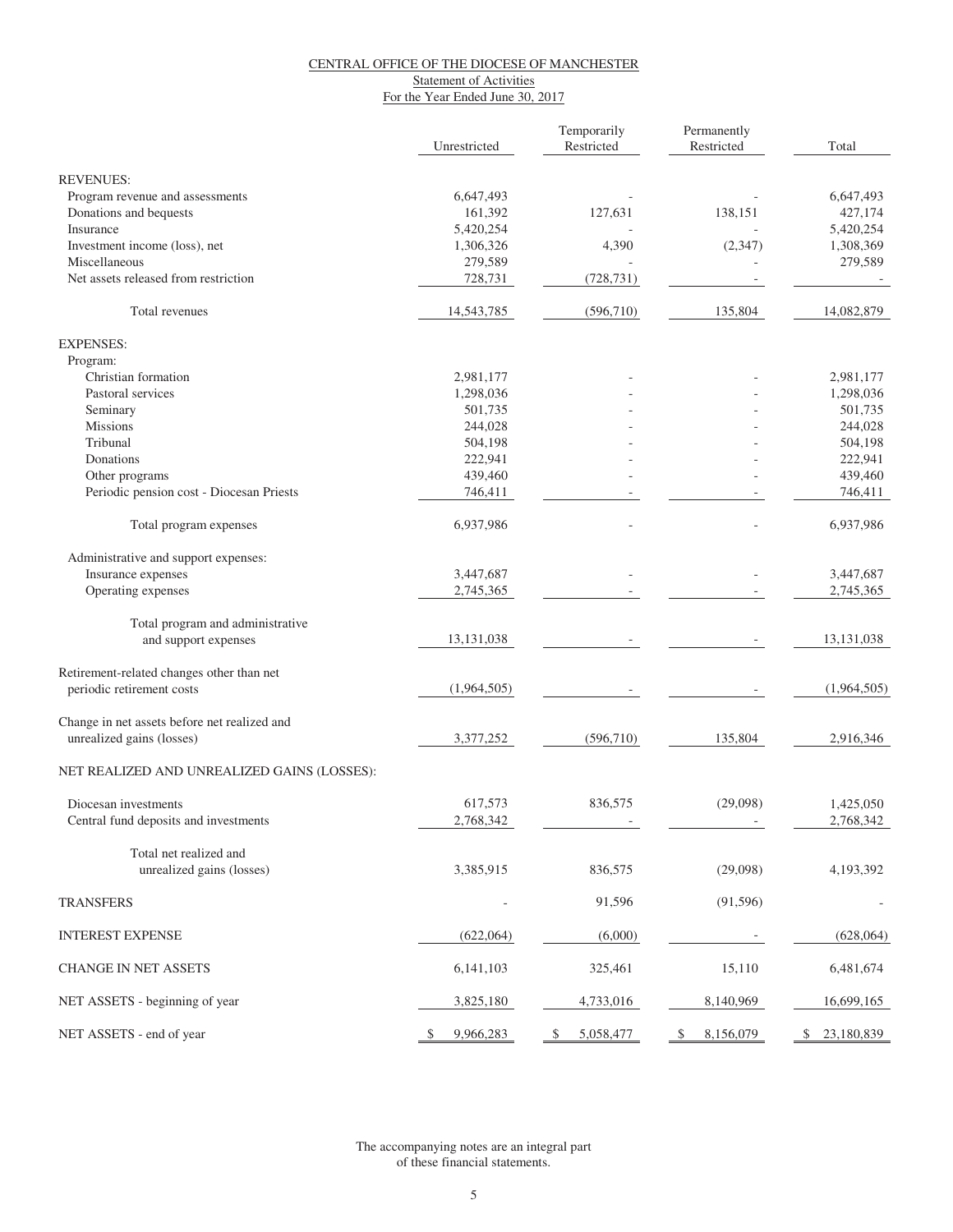## Statements of Cash Flows For the Years Ended June 30, 2018 and 2017

|                                                      | 2018         | 2017           |
|------------------------------------------------------|--------------|----------------|
| CASH FLOWS FROM OPERATING ACTIVITIES:                |              |                |
| Change in net assets                                 | 5,296,449    | 6,481,674      |
| Adjustments to reconcile change in net assets to     |              |                |
| net cash provided by operating activities:           |              |                |
| Depreciation                                         | 65,479       | 80,432         |
| Gain on disposal of fixed assets                     | (121, 154)   |                |
| Reinvested investment income                         | (78,031)     | (1,554)        |
| Net realized and unrealized gains                    | (3,362,298)  | (4,193,392)    |
| Provision for losses on notes receivable             | 142,826      | 123,174        |
| Provision for losses on accounts receivable          | 119,420      |                |
| Adjustment for losses on notes receivable            |              | 113            |
| Non-cash donations                                   | (200,000)    | (100,000)      |
| Decrease (increase) in:                              |              |                |
| Accounts receivable                                  | (93, 166)    | 114,246        |
| Insurance receivable                                 | 22,422       | 18,932         |
| Interest receivable                                  | (4,346)      | (2,620)        |
| Prepaid expenses                                     | (32, 375)    | 116,113        |
| Increase (decrease) in:                              |              |                |
| Accounts payable and accrued expenses                | 189,511      | 29,917         |
| Reserves and other liabilities                       | 73,375       | 227,356        |
| Funds held for others - special collections          | (43, 438)    | (59, 103)      |
| Insurance liabilities                                | (266, 845)   | 901,624        |
| Priest retirement benefit obligation                 | 2,565,389    | (2,227,078)    |
| Net cash provided by operating activities            | 4,273,218    | 1,509,834      |
| CASH FLOWS FROM INVESTING ACTIVITIES:                |              |                |
| Purchase of investments                              | (67,023,469) | (42, 445, 351) |
| Proceeds from sale of investments                    | 60,067,856   | 37,988,150     |
| Amounts advanced on notes receivable                 | (119, 641)   | (805, 789)     |
| Collections on notes receivable                      | 1,462,046    | 1,560,968      |
| Proceeds from sale of fixed assets                   | 148,976      |                |
| Purchase of fixed assets                             | (105, 106)   | (77, 917)      |
| Net cash used for investing activities               | (5,569,338)  | (3,779,939)    |
| CASH FLOWS FROM FINANCING ACTIVITIES:                |              |                |
| Increase (decrease) in central fund deposits         |              |                |
| and investments, net                                 | 1,446,796    | (1,307,522)    |
| Repayments of mortgage note payable                  |              | (3,228,354)    |
| Net cash provided by (used for) financing activities | 1,446,796    | (4, 535, 876)  |

(Continued)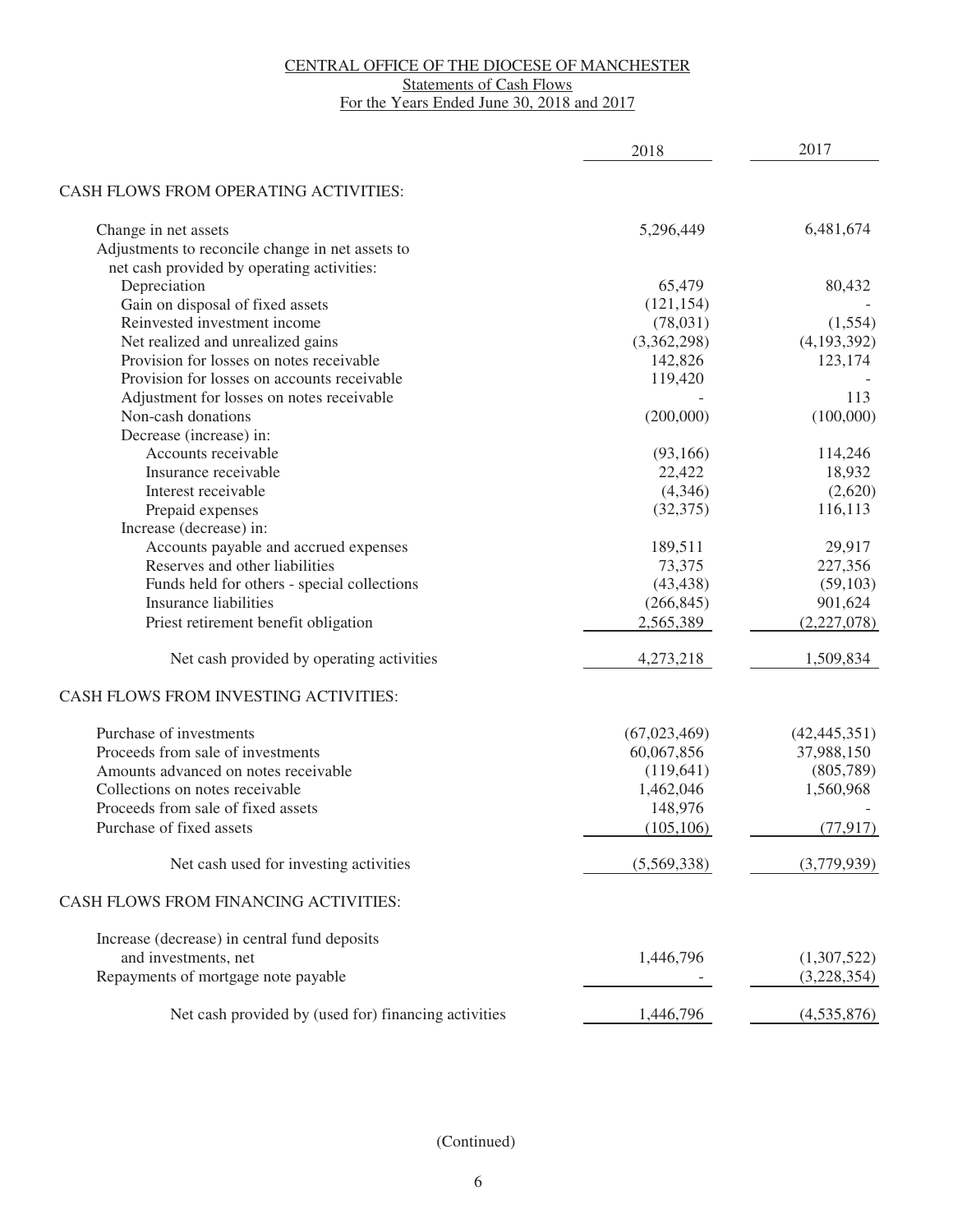#### CENTRAL OFFICE OF THE DIOCESE OF MANCHESTER Statements of Cash Flows For the Years Ended June 30, 2018 and 2017

#### (Continued)

|                                                             | 2018                   |  | 2017                   |
|-------------------------------------------------------------|------------------------|--|------------------------|
| NET CHANGE IN CASH AND CASH EQUIVALENTS                     | 150,676                |  | (6,805,981)            |
| CASH AND CASH EQUIVALENTS - beginning of year               | 4,705,045              |  | 11,511,026             |
| CASH AND CASH EQUIVALENTS - end of year                     | 4,855,721              |  | 4,705,045              |
| RECONCILIATION TO STATEMENTS OF FINANCIAL POSITION:         |                        |  |                        |
| DIOCESAN CASH<br><b>CENTRAL FUND CASH</b>                   | 2,180,579<br>2,675,142 |  | 3,241,946<br>1,463,099 |
| TOTAL CASH AND CASH EQUIVALENTS - end of year               | 4,855,721              |  | 4,705,045              |
| SUPPLEMENTAL DISCLOSURES:                                   |                        |  |                        |
| Interest paid (including interest paid on deposits payable) | 589,838                |  | 622,064                |

For the years ended June 30, 2018 and 2017, net activity on investment funds held for related entities was \$1,689,792 and \$6,105,822, respectively.

> The accompanying notes are an integral part of these financial statements.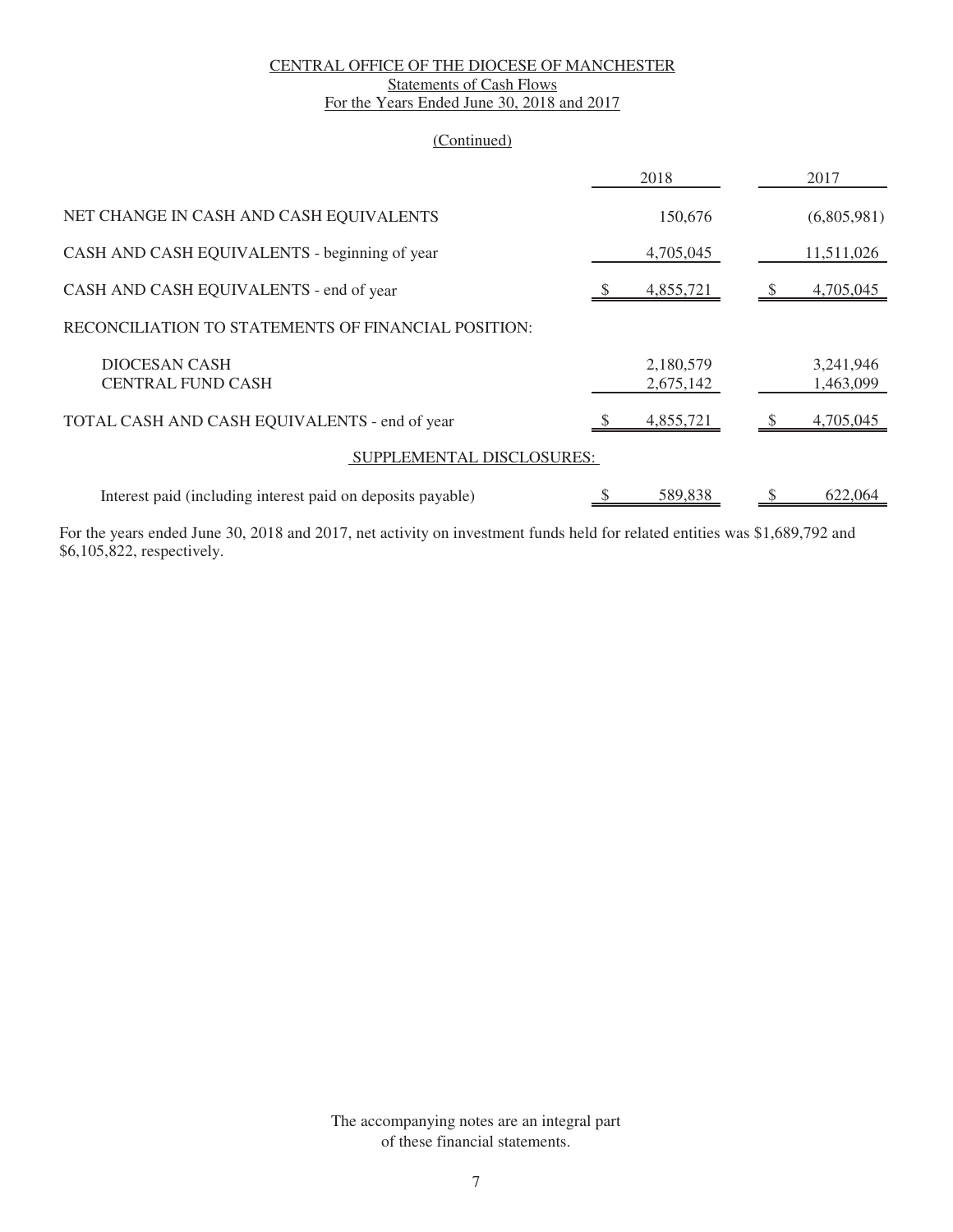#### Note 1 - Summary of Significant Accounting Policies

 The Central Office of the Diocese of Manchester (the Central Office) provides certain programs and administrative support functions for the Diocese of Manchester (the Diocese), which encompasses the State of New Hampshire. Included in these financial statements are the assets, liabilities, net assets and financial activities of program offices and departments of the Diocese described below that are fiscally responsible to the Bishop and referred to herein as the Central Office.

 The accompanying financial statements reflect the application of the accounting policies described in this note.

#### (A) Basis of Presentation

 The accompanying financial statements include the assets, liabilities and activities of the Operating Fund, the Central Fund and the Insurance Fund, as well as the Temporarily and Permanently Restricted Funds of the Diocese. The Operating Fund includes program, administrative and support services of the Central Office which are comprised of Christian formation, pastoral services, seminary, missionary, finance, real estate, insurance and administrative support services. The Central Fund holds in trust and manages the deposits and investments of the various affiliates of the Diocese of Manchester as described in Note 5 (\$61,384,759 in 2018 and \$58,248,171 in 2017). The Insurance Fund administers the insurance program for the Diocese of Manchester as described in Note 8. Revenues are derived primarily from assessments charged to the various affiliates.

 The accompanying financial statements exclude the assets, liabilities, net assets and financial activities of various affiliates which maintain separate financial records and carry on their own services and programs, including the individual parishes, schools, cemeteries, camps, New Hampshire Catholic Charities, the Aquinas House and Catholic Student Center, and various diocesan employee benefit plans. Consequently, these financial statements do not present the assets, liabilities, net assets, or changes therein, of the Diocese of Manchester taken as a whole.

## (B) Accounting Estimates

 The preparation of financial statements in conformity with accounting principles generally accepted in the United States of America requires management to make estimates and assumptions that affect the reported amounts of assets and liabilities and disclosure of contingent assets and liabilities at the date of the financial statements and the reported amounts of changes in net assets during the reporting period. Actual results could differ from those estimates. Significant estimates used by the Central Office include those used to determine the projected retirement benefit obligation (Note 7), the liability for unpaid insurance claims (Note 8), losses on accounts, notes and insurance receivable (Notes 1, 3, and 8).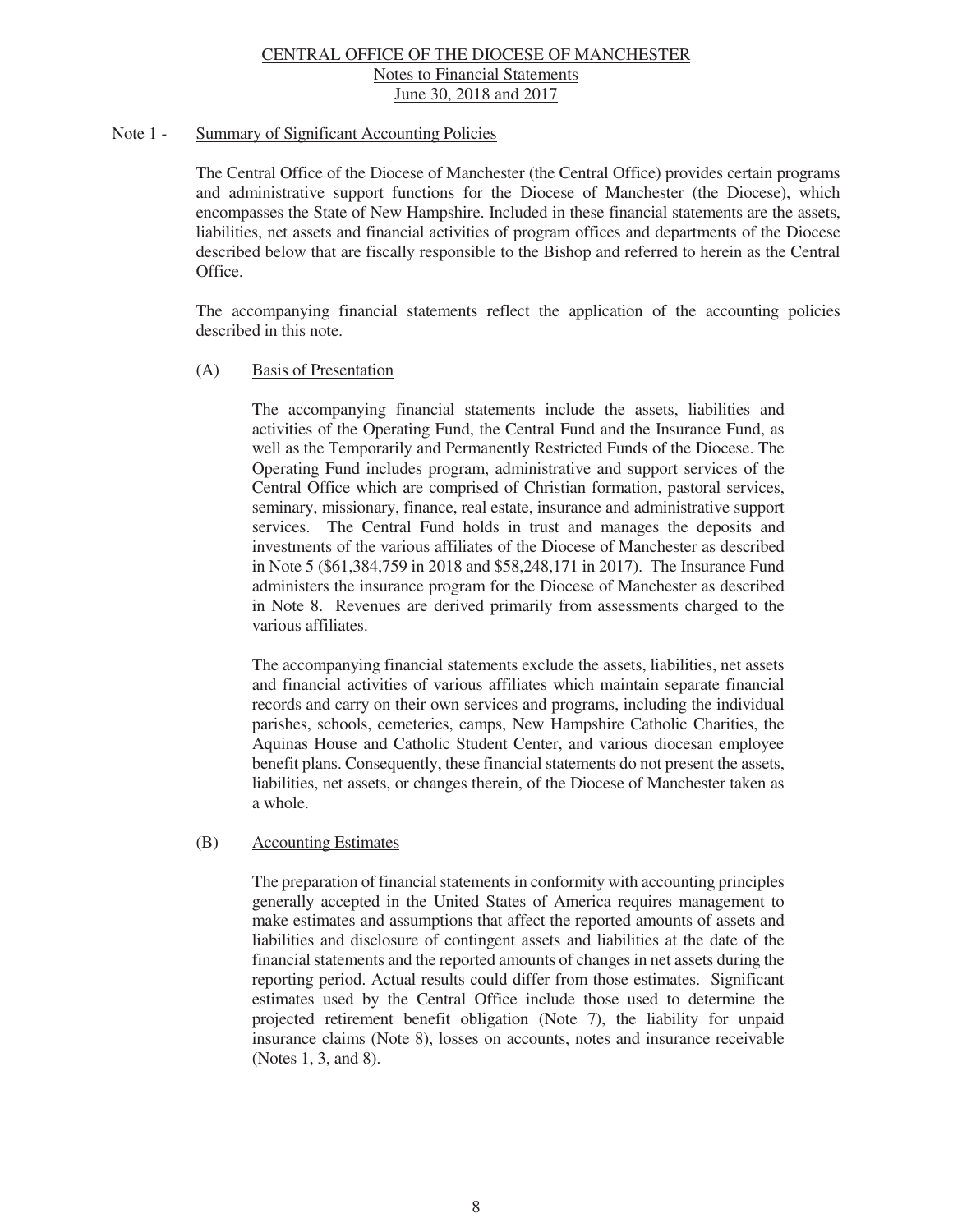## Note 1 - (C) Cash and Cash Equivalents

For the purpose of the statements of cash flows, the Central Office considers certificates of deposit and other highly liquid debt instruments with a maturity of three months or less from the date of purchase to be cash equivalents.

The Central Office reports certain cash equivalents managed by its investment advisors as investments and not as cash equivalents in the accompanying statements of financial position, since it is the Central Office's intention to invest these funds for long-term purposes.

The Central Office customarily maintains amounts on deposit in various bank accounts in excess of the Federal deposit insurance coverage amounts. Deposits totaling approximately \$4,730,000 (prior to outstanding items clearing the bank) at June 30, 2018 are not covered by Federal deposit insurance.

Cash and cash equivalents are included in the accompanying financial statements as follows:

|                   | 2018      | 2017      |
|-------------------|-----------|-----------|
| Diocesan cash     | 2,180,579 | 3,241,946 |
| Central fund cash | 2,675,142 | 1,463,099 |
|                   | 4.855.721 | 4.705.045 |

## (D) Accounts Receivable

Accounts receivable are reported at estimated net collectible amounts. The accounts receivable arise in the normal course of the operation of the Central Office and are primarily due from the parishes of the Diocese of Manchester. Credit is generally extended on a short-term basis; thus, accounts receivable do not bear interest. The Central Office periodically reviews the outstanding accounts receivable for the purposes of establishing an allowance for uncollectible accounts based on the average bad debt write-offs experienced in the past and its current knowledge of the accounts. It is management's policy to charge off uncollectible accounts receivable when management determines the receivable will not be collected. Accounts receivable at June 30, 2018 and 2017 are reported net of an allowance for uncollectible accounts of \$431,661 and \$312,241, respectively. Aggregate accounts receivable past due 90 days or more were approximately \$493,000 and \$435,000 as of June 30, 2018 and 2017, respectively. Delinquency status is based on normal credit terms. The Central Office does not generally require collateral for the extension of credit.

## (E) Investments

Investments represent marketable securities as well as units owned in a hedge fund portfolio. Investments in marketable securities are valued at their fair values in the statements of financial position. The measurement of fair value is made using the fair value hierarchy established under current accounting standards (Note 11). Net asset value (NAV) is used as a practical expedient to estimate fair value of the hedge funds (Note 11).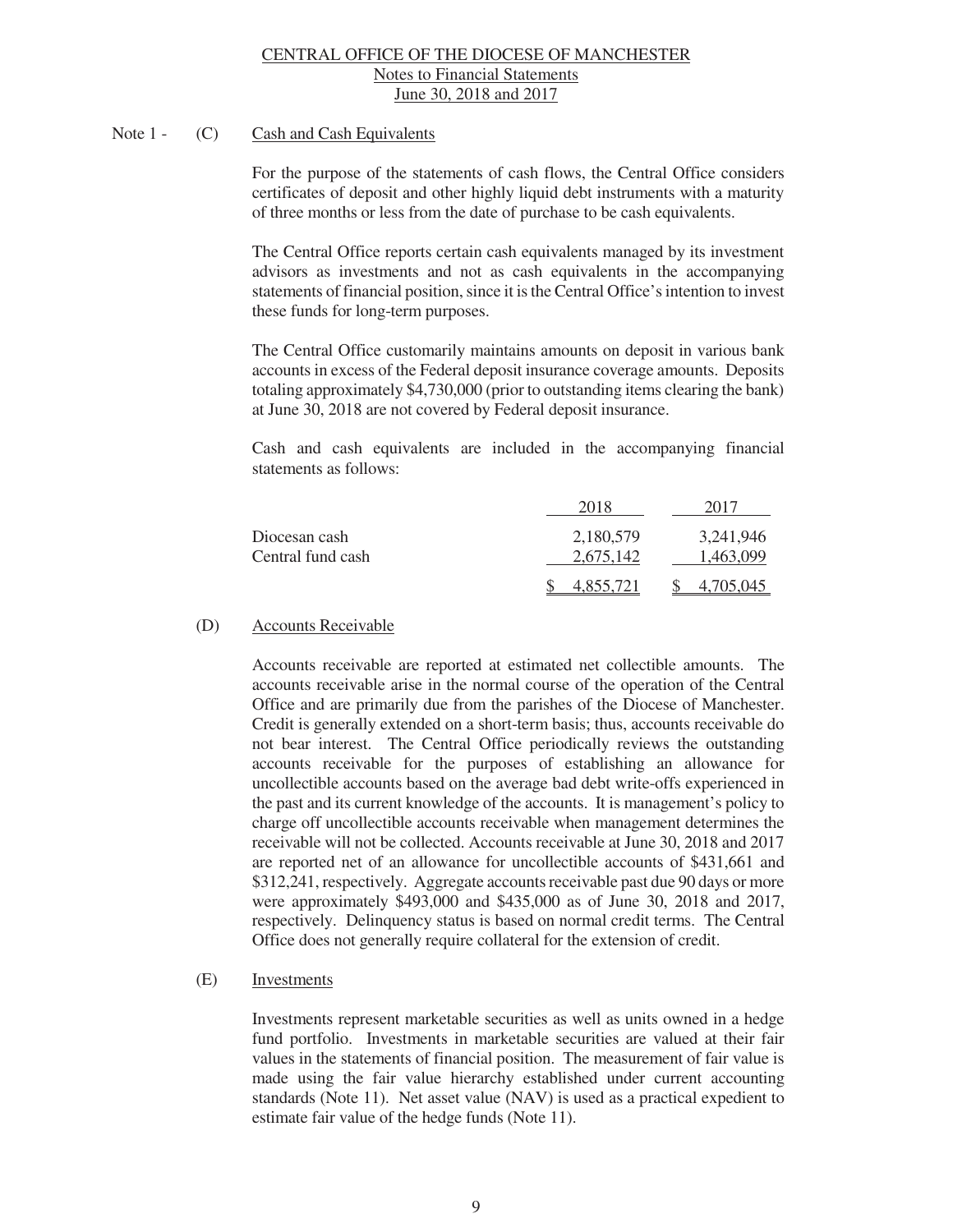## Note 1 - (E) Investments (Continued)

Purchases and sales of securities are recorded on a trade-date basis. Interest is recorded on the accrual basis. Dividends are recorded on the ex-dividend date. Realized and unrealized gains and losses are included in the statements of activities.

## (F) Notes Receivable

The Central Office has notes receivable from diocesan entities (see Note 3). These receivables are evaluated for impairment annually and are placed on nonaccrual status on a case by case basis. Interest income on non-accrual loans is recognized only to the extent that cash payments are received. Loans are classified as impaired when they are greater than 60 days past due, on nonaccrual status, or additional borrowing is needed due to operational deficits. Generally, loans are restored to performing status when the obligation is brought current, has performed in accordance with contractual terms for a reasonable period of time as determined by the Central Office, and the ultimate collectability of the total contractual principal and interest is no longer in doubt.

The Central Office reviews each outstanding note receivable from diocesan entities and has provided an allowance for losses at a level that the Central Office believes to be representative of inherent losses estimated on the basis of factors such as the risk characteristics of the borrower, average historical bad debt writeoffs, and current economic conditions that may affect the borrower's ability to pay. Delinquency status is determined based on contractual terms. It is the Central Office's policy to charge off uncollectible notes receivable when management determines the receivable will not be collected. Additionally, on the aggregate remaining balance of notes receivable the Central Office estimates an additional allowance covering those amounts not specifically identified (see Note 3).

#### (G) Fixed Assets

 It is the Central Office's policy to capitalize fixed assets with a cost of at least \$2,500. Lesser amounts are charged to operations.

 Fixed assets are recorded at cost, if purchased, or at estimated fair market value as of the date of donation, if donated. The composition of net fixed assets at June 30, 2018 and 2017 is as follows:

|                                | 2018      | 2017      |
|--------------------------------|-----------|-----------|
| Land                           | 2,129     | 2,129     |
| <b>Buildings</b>               | 651,646   | 651,646   |
| Building improvements          | 1,286,906 | 1,317,056 |
| Furniture and other equipment  | 335,816   | 355,841   |
| Computer equipment and         |           |           |
| software                       | 318,680   | 336,003   |
|                                | 2,595,177 | 2,662,675 |
| Less: accumulated depreciation | 2,266,265 | 2,345,568 |
| Fixed assets, net              | 328,912   | 317,107   |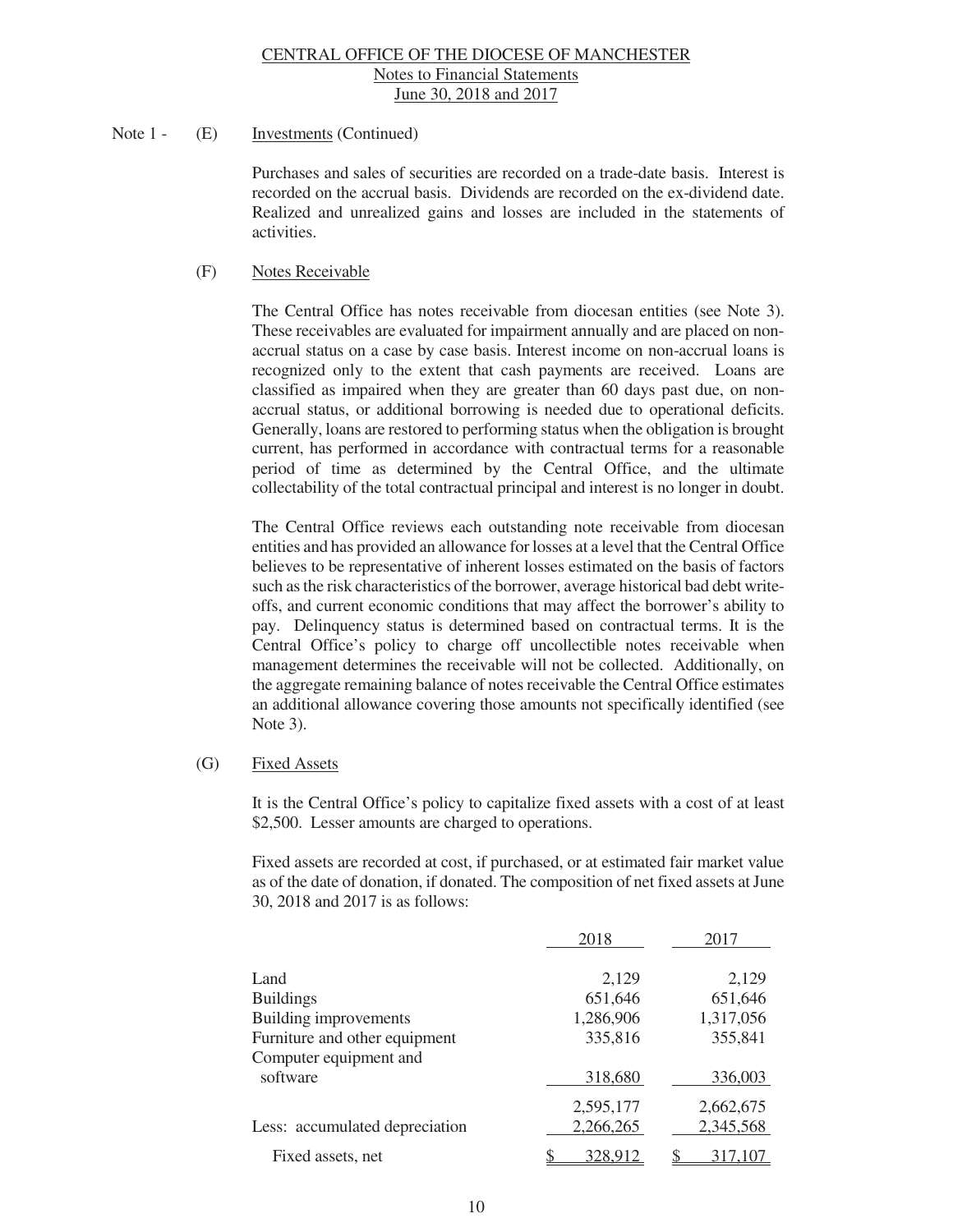## Note 1 - (G) Fixed Assets (Continued)

 The Central Office provides for depreciation on the straight-line method by charges to income in amounts estimated to amortize the cost or donated value of the assets over the periods of their useful lives.

 Depreciation expense was \$65,479 and \$80,432 during 2018 and 2017, respectively.

 Included in fixed assets in the accompanying statements of financial position are assets with a net book value of \$110,348 and \$81,044 as of June 30, 2018 and 2017, respectively, which are restricted by the donor for use as the Bishop's residence.

#### (H) Restricted Support

 The Central Office reports gifts of cash, fixed assets and other assets as restricted support if they are received with donor stipulations that limit the use of the donated assets. When a donor restriction expires, that is, when a stipulated time restriction ends, or purpose restriction is accomplished, temporarily restricted net assets are reclassified to unrestricted net assets and reported in the statement of activities. In the absence of donor-imposed stipulations regarding how long donated fixed assets must be used, the Central Office has adopted a policy of reporting the expiration of donor restrictions when the donated or acquired longlived assets are placed in service. The Central Office has also adopted a policy of treating restricted donations received, whose restrictions are met within the same year, as unrestricted donations. The Central Office has a similar policy with respect to investment income earned on these funds.

 Designated net assets represent net assets that have been designated by the Central Office for the following purposes at June 30, 2018 and 2017:

|                                       | 2018      | 2017      |
|---------------------------------------|-----------|-----------|
| Priest housing                        | 3,304,889 |           |
| Missionary support                    | 884,356   | 854,421   |
| School education fund                 | 307,898   | 373,403   |
| Priests continuing formation          | 788,547   | 723,529   |
| Medical needs of priests              | 765,384   | 757,273   |
| Worship and world youth day           | 10,070    | 10,070    |
| Campus ministry                       | 124,925   | 124,925   |
| Youth ministry                        | 442,705   | 442,705   |
| St. Joseph Cathedral                  | 157,344   | 151,709   |
| <b>Permanent Deaconate Continuing</b> |           |           |
| Formation                             | 795,556   | 712,695   |
|                                       | 7.581.674 | 4.150.730 |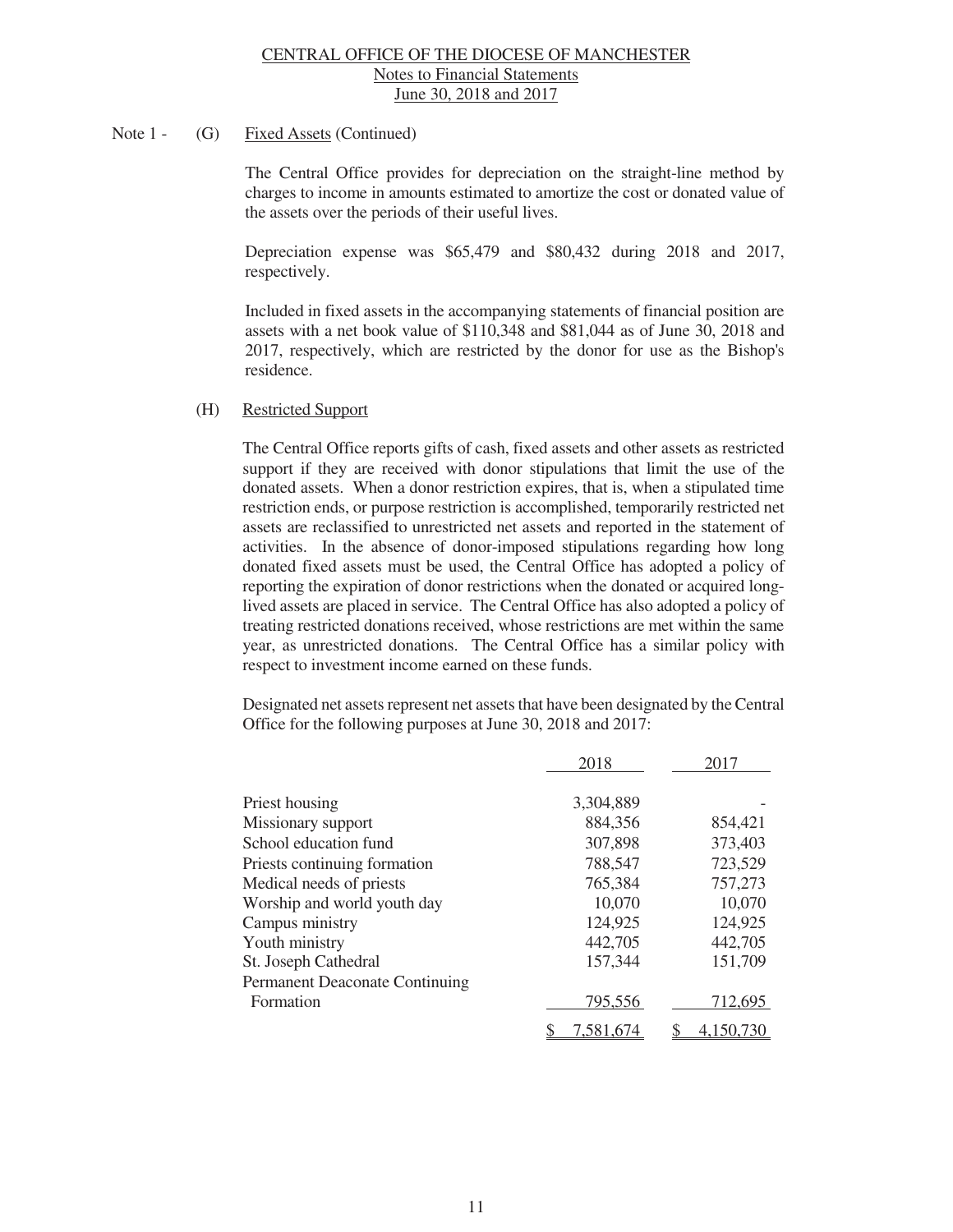## Note 1 - (H) Restricted Support (Continued)

Temporarily restricted net assets are available for the following purposes at June 30, 2018 and 2017:

|                                    | 2018      | 2017      |
|------------------------------------|-----------|-----------|
| Seminarians                        | 597,881   | 639,625   |
| Missionary support                 | 68,813    | 65,461    |
| Parish masses                      | 357,126   | 342,091   |
| For specific schools               | 183,406   | 174,544   |
| Education                          | 1,376,132 | 1,180,910 |
| For specific parishes              | 364,606   | 351,948   |
| Missionary, Catholic education,    |           |           |
| retired priests and parish support | 1,633,971 | 1,575,457 |
| Non-capital purposes               | 233,705   | 225,640   |
| For specific geographical region   | 220,215   | 219,285   |
| Other various purposes             | 304,722   | 283,516   |
|                                    | 5,340,57  | 5,058,477 |

Permanently restricted net assets are restricted to investment in perpetuity and were as follows at June 30, 2018 and 2017:

|                                        | 2018      | 2017      |
|----------------------------------------|-----------|-----------|
| Missionary, Catholic education,        |           |           |
| retired priests and parish support     | 4,338,143 | 4,338,143 |
| Seminarians                            | 649,323   | 638,295   |
| Care of gravesites                     | 34,417    | 34,417    |
| Scholarships, education and tuition    | 2,314,275 | 2,168,252 |
| Care of needy                          | 12,672    | 12,672    |
| General purposes for specific parishes | 754,124   | 761,744   |
| Other various purposes                 | 202,582   | 202,556   |
|                                        | 8,305,536 |           |

The income from permanently restricted net assets is expendable for the purposes described above.

## (I) Salary and Expense Allocations

The Central Office allocates the salary of each diocesan employee to various salary expense classifications. This allocation is based on an estimate made by management of the percentage of time each individual devotes to each type of service. The percentages used to allocate salaries in each year vary depending upon the Central Office's estimate. The Central Office also allocates administrative expenses to the various programs based on estimates determined by the Central Office.

## (J) Federal and State Income Taxes

The Diocese is exempt from Federal and state income taxes under the provisions of Section 501(c)(3) of the Internal Revenue Code. The Diocese must, however, pay income taxes on the net profit from its unrelated business activities, if any.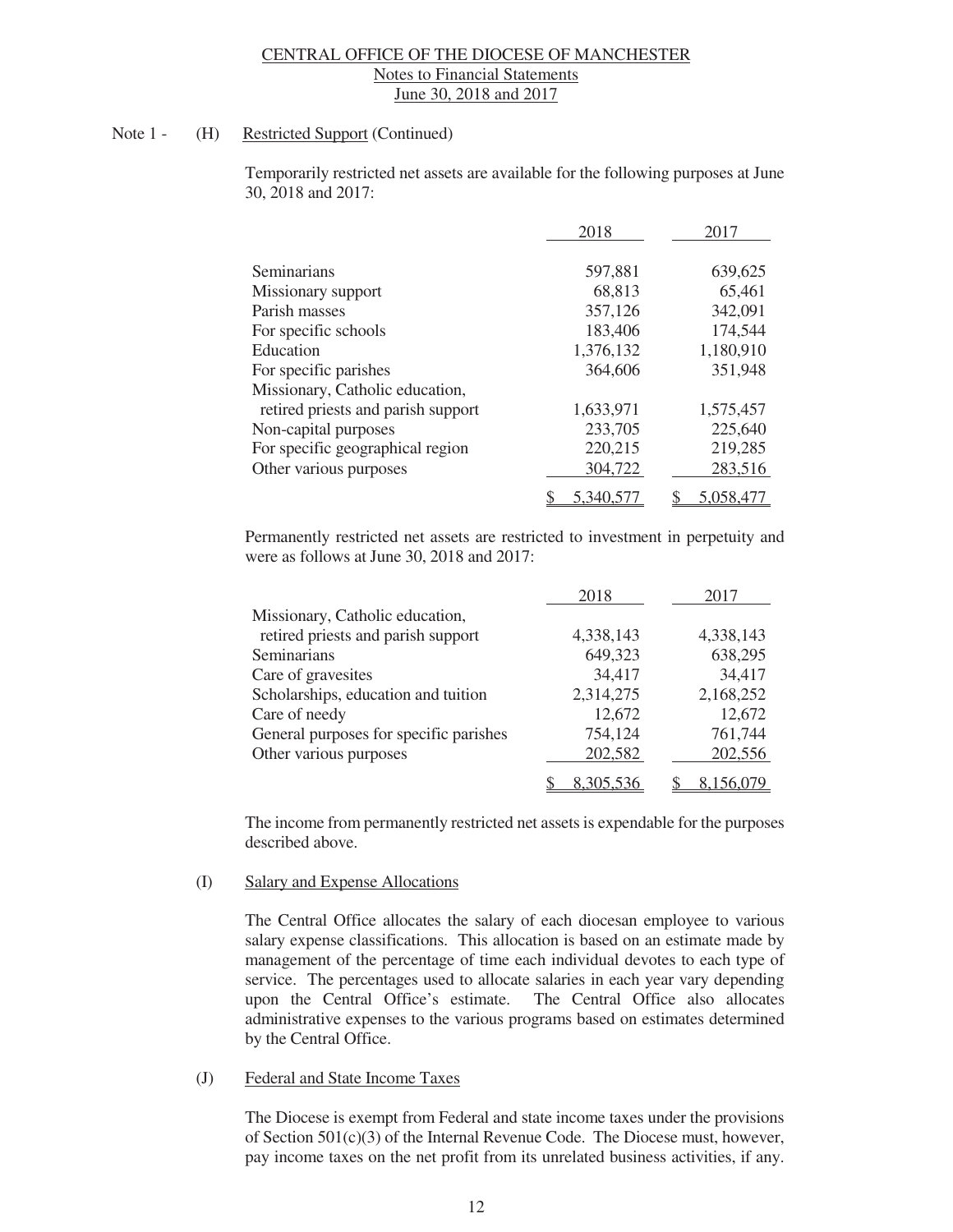## Note 1 - (J) Federal and State Income Taxes (Continued)

The Central Office recognizes the tax benefit of an uncertain tax position only if management determines that it is more likely than not that the tax position would be sustained upon examination by taxing authorities based on the technical merit of the position. Management has determined that through June 30, 2018, the Central Office did not take any material tax positions which do not meet the criteria for recognition.

#### Note 2 - Investments

 The Central Office and its affiliated agencies and funds deposit money into the Central Fund. The Central Fund pools all of the money received for the purpose of making loans (Note 3) and investing in marketable securities and hedge funds, primarily consisting of cash and cash equivalents, equities, fixed income securities, and alternative investments.

 The Central Office's policy is to invest in a manner consistent with teachings of the Roman Catholic Church as expressed in guidelines published by the US Conference of Catholic Bishops, in order to preserve capital and realize a sufficient return with minimal risk. In general, the Central Office's current policy is to maintain the following allocations:

| Equity securities – domestic          | $10\% - 50\%$ |
|---------------------------------------|---------------|
| Equity securities – international and |               |
| emerging markets                      | $10\% - 35\%$ |
| Fixed income securities               | $30\% - 38\%$ |
| Alternative investments               | $5\% - 25\%$  |
| Private equities                      | $0\% - 10\%$  |
| Cash and cash equivalents             | $.5\% - 5\%$  |

 The Diocese is the sole remainder beneficiary of an irrevocable charitable remainder trust. Under the terms of the trust, the income beneficiaries of the trust receive a unitrust amount equal to 8% of the fair market value of the trust assets determined annually, paid in equal monthly installments. Upon the death of the surviving income beneficiary, the trustee is to distribute all remaining principal and income of the trust to the Diocese to be used to establish a scholarship fund to benefit students in Catholic regional schools within New Hampshire. The net present value of the beneficial interest in the trust is included in assets held for restricted purposes in the accompanying financial statements using an assumed rate of return of 6% in 2018 and 2017, and discounted at 4.10% in 2018 and 3.75% in 2017 (\$1,150,730 and \$1,007,265 at June 30, 2018 and 2017, respectively). The fair value of the trust assets was \$1,943,311 and \$1,761,957at June 30, 2018 and 2017, respectively.

 The investments reported in the statements of financial position include the marketable securities and hedge funds held in the Central Fund and the beneficial interest in the trust, in addition to other marketable securities held by the Central Office and the temporarily and permanently restricted funds.

Investments are included in the accompanying financial statements as follows:

|                                                               | 2018                         | 2017                     |
|---------------------------------------------------------------|------------------------------|--------------------------|
| Diocesan investments<br>Central fund deposits and investments | 33, 187, 756<br>65, 204, 279 | 25,887,507<br>60,218,794 |
|                                                               | 98,392,035                   | 86,106,301               |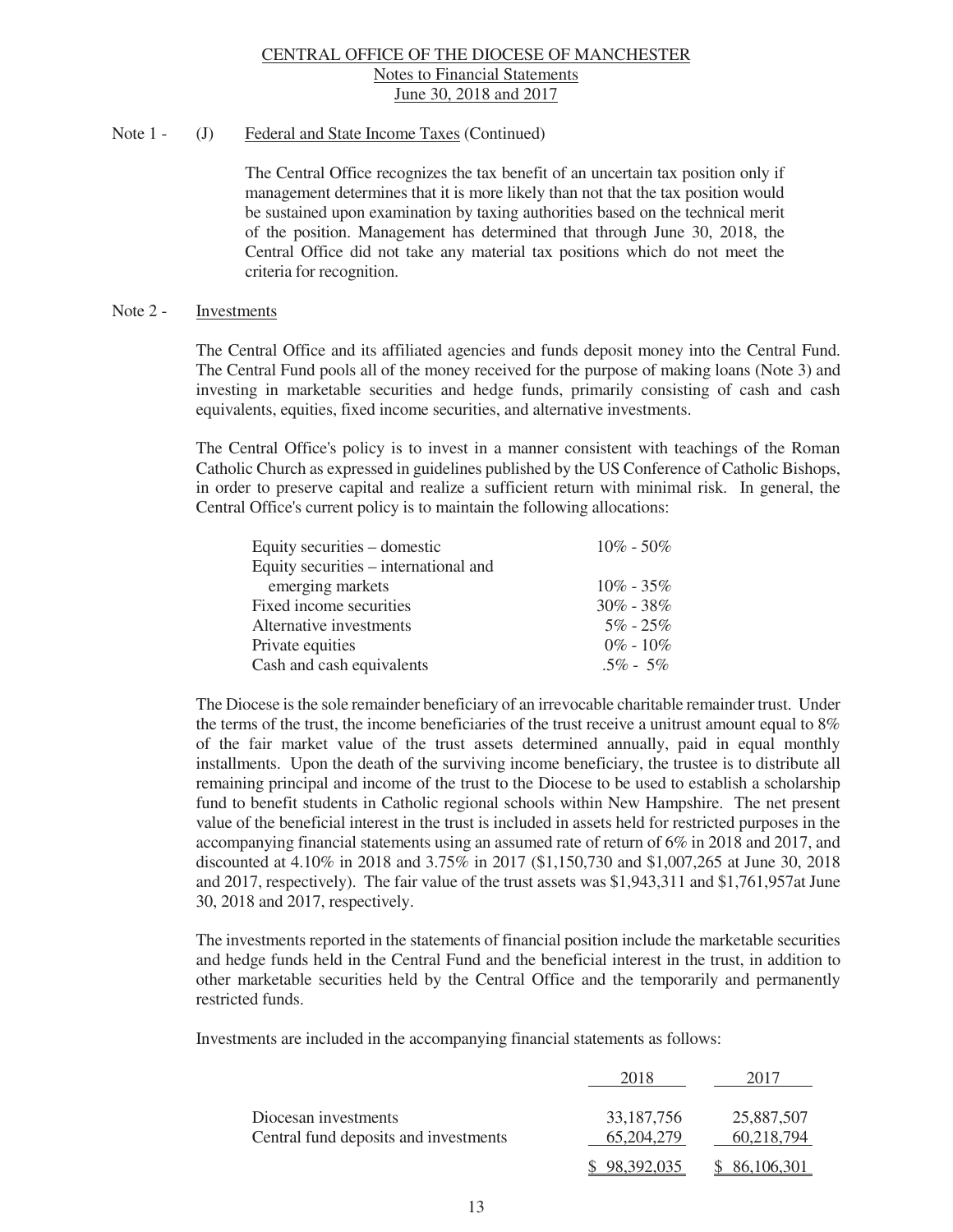#### Note 2 - Investments (Continued)

Net investment income in the statements of activities is comprised of the following:

|                                      |           | 2017      |
|--------------------------------------|-----------|-----------|
| Dividends, interest and other income | 1,663,656 | 1,383,117 |
| Investment fees paid, net            | (108.145) | (74,748)  |
| Total investment income, net         | 1.555.511 | .308.369  |

Investment income is accounted for in the fund holding the assets, except for certain income from investments of permanently restricted funds, which is accounted for as unrestricted revenue or, if subject to donor restrictions, as temporarily restricted revenue until the terms of the restriction have been met. The Central Office follows the guidance established by the Financial Accounting Standards Board when accounting for losses in permanently restricted endowment funds (see Note 12).

 See Note 11 for fair value measurements and the fair value of investments classified by major type.

#### Note 3 - Notes Receivable

Notes receivable from diocesan entities (parishes, cemeteries, and schools) are unsecured and are reported at their unpaid principal balances less an allowance for losses.

Interest on notes receivable is recognized over the term of the loan and is calculated using either the simple interest method or the amortization method on principal amounts outstanding. Notes to certain diocesan entities are non-interest bearing or are at a reduced rate of interest. These notes generally have been recorded net of applicable discounts to reflect the present value of the notes, based on the interest rates normally charged on other notes (4.25% in 2018 and 4.00% in 2017).

Interest income on notes receivable was \$381,318 in 2018. Interest income was \$397,618 in 2017.

Due to the nature of the relationships with Diocesan entities, the Central Office has been willing, under appropriate circumstances, to make concessions for borrowers whose payments were not current or to refinance outstanding obligations. At the time of restructuring, the loan is evaluated for an allowance for credit losses. The Central Office continues to specifically reevaluate the loan in subsequent periods, regardless of the borrower's performance under the modified terms. There were no troubled debt restructurings for the years ended June 30, 2018 and 2017.

In assessing performance of notes receivables on an annual basis, the Central Office considers notes receivable less than 30 days past due to be current and classified as performing. An additional grace period was granted only for determining current status as of June 30, 2017, due to a change in the payment mailing address effective on July 1, 2017. The Central Office also classifies loans which have contractual terms that require no payments in a given year as current and performing. Performing notes receivables as of June 30, 2018 and 2017 were \$7,944,718 and \$9,603,812, respectively. Non-performing notes receivables as of June 30, 2018 and 2017 were \$2,443,419 and \$2,126,730, respectively.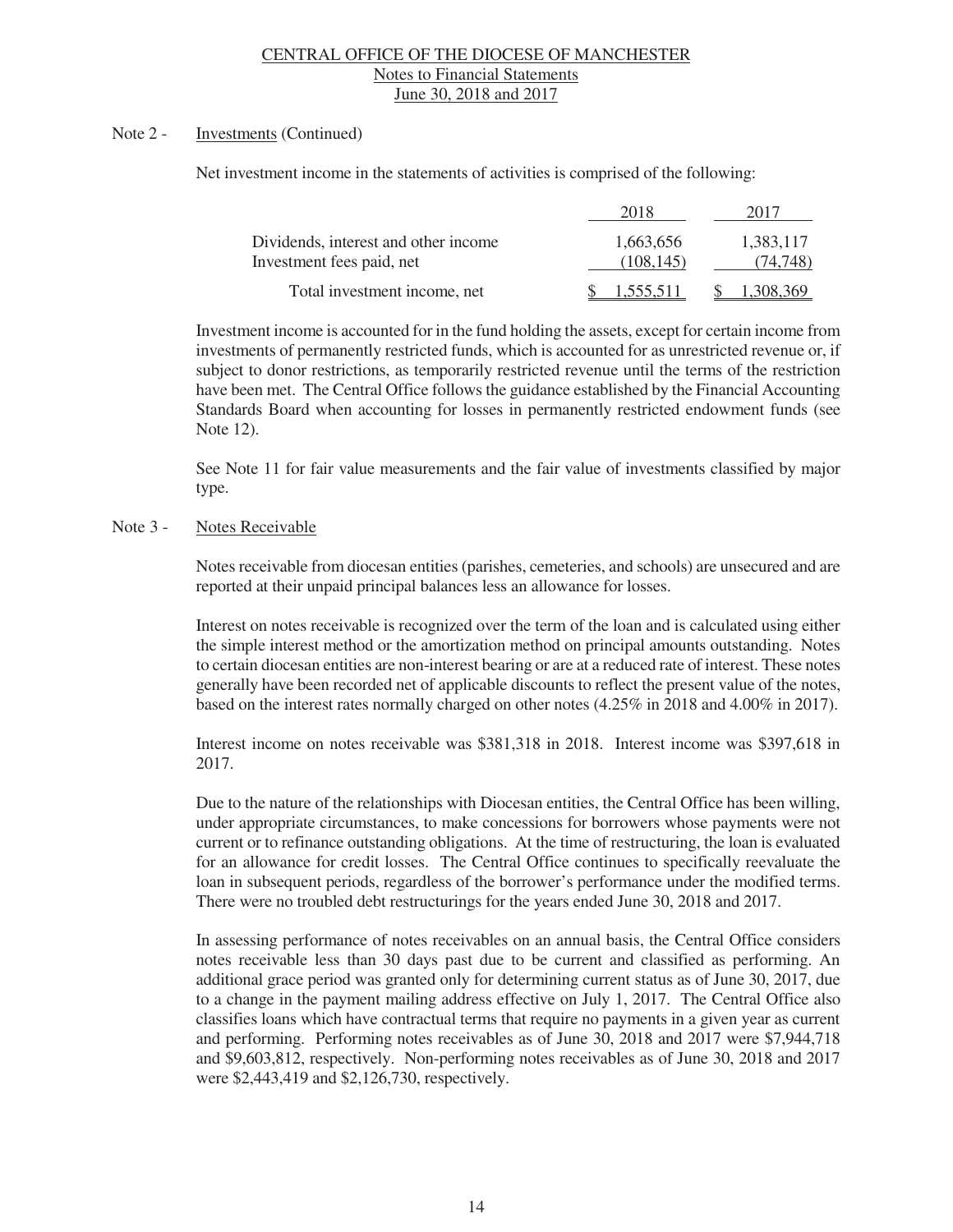#### Note 3 - Notes Receivable (Continued)

The following reflects the age analysis of notes receivable as of June 30, 2018 and 2017, respectively:

|                                                          | 2018       | 2017            |
|----------------------------------------------------------|------------|-----------------|
| Current                                                  | 7,944,718  | 9,603,812       |
| 30 - 59 days                                             | 647,768    | 590,486         |
| 60 - 89 days                                             | 233,711    |                 |
| $90 + days$                                              | 1,561,940  | 1,536,244       |
| Total notes receivable                                   | 10,388,137 | 11,730,542<br>S |
| Total notes receivable on<br>non-accrual status          | 1,503,643  | ,791,107        |
| Notes receivable 90+ days<br>past due and still accruing | 313,582    | 166,051         |

The following provides informative data at June 30, 2018 and 2017, and for the years then ended separately presented based on whether or not management has recognized an allowance for credit losses with respect to the impaired loans:

|                                                                              |    | 2018      |              | 2017      |
|------------------------------------------------------------------------------|----|-----------|--------------|-----------|
| Impaired loans for which no<br>allowance for credit losses<br>is recognized: |    |           |              |           |
| Recorded investment                                                          | S. | 2,401,467 | <sup>S</sup> | 2,080,435 |
| Unpaid principal balance                                                     |    | 2,401,467 |              | 2,080,435 |
| Average recorded investment                                                  |    | 2,240,951 |              | 2,681,408 |
| Interest income recognized while impaired                                    |    | 69,118    |              | 36,755    |
| Impaired loans for which an                                                  |    |           |              |           |
| allowance for credit losses is<br>recognized:                                |    |           |              |           |
| Recorded investment                                                          |    | 2,905,884 |              | 2,831,215 |
| Unpaid principal balance                                                     |    | 2,905,884 |              | 2,831,215 |
| Average recorded investment<br>Interest income recognized                    |    | 2,868,550 |              | 2,600,392 |
| while impaired                                                               |    | 84,513    |              | 73,088    |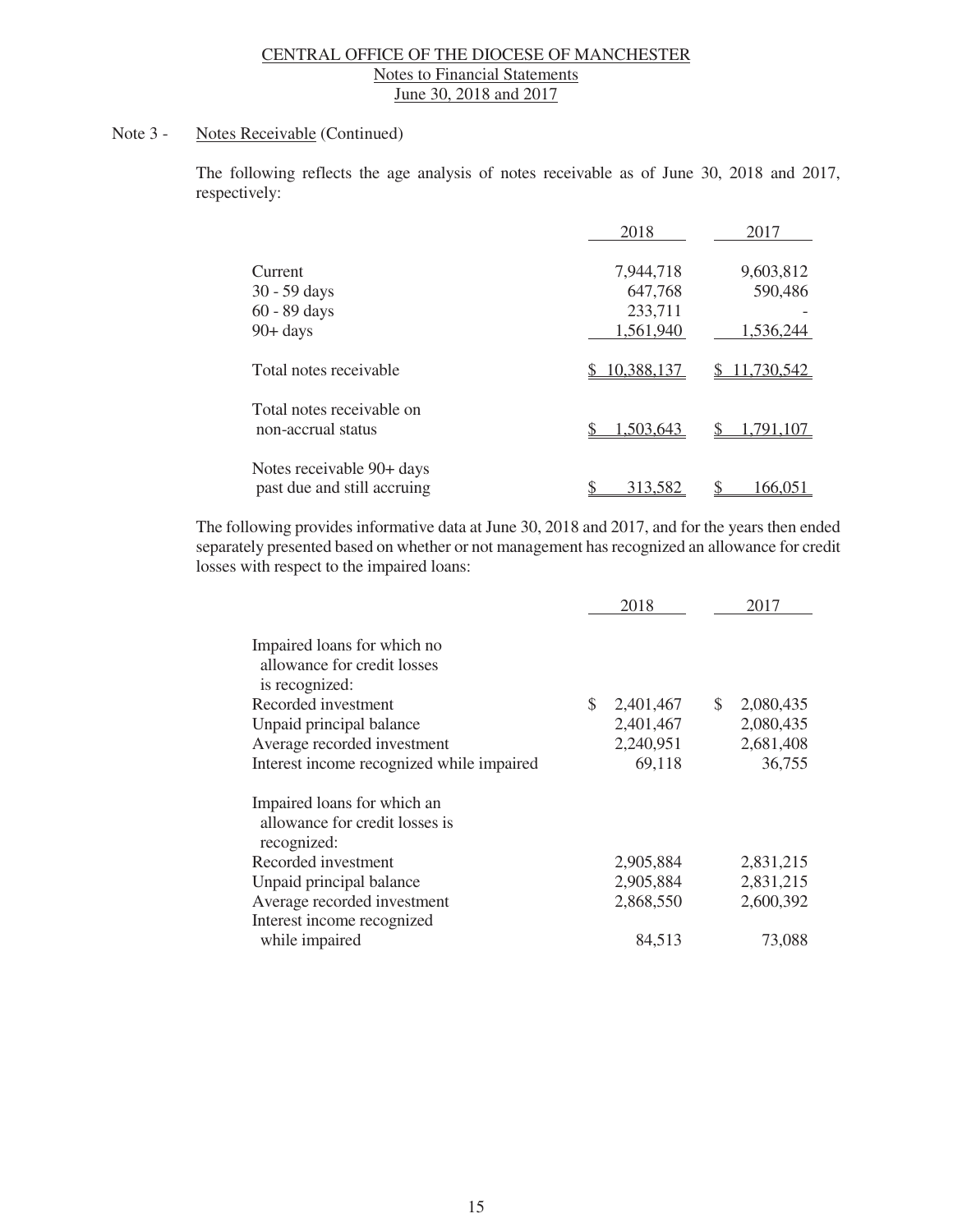#### Note 3 - Notes Receivable (Continued)

The following reflects the allowance for losses and the related recorded investment in notes receivable as of June 30, 2018 and 2017, respectively:

|                                                                                                                      | 2018                 | 2017                 |
|----------------------------------------------------------------------------------------------------------------------|----------------------|----------------------|
| <b>Allowance for losses:</b><br>Beginning balance<br>Provision                                                       | 2,240,174<br>142,826 | 2,117,000<br>123,174 |
| Ending balance                                                                                                       | 2,383,000            | 2,240,174<br>\$      |
| Ending balance: individually<br>evaluated for impairment<br>Ending balance: aggregate<br>remaining balance evaluated | 2,231,000            | 2,035,174            |
| for impairment                                                                                                       | 152,000              | 205,000              |
| Ending balance                                                                                                       | 2,383,000            | S<br>2,240,174       |
| Recorded investment in notes receivable:                                                                             |                      |                      |
| Ending balance: individually<br>evaluated for impairment                                                             | 5,307,351            | 4,911,650            |
| Ending balance: aggregate<br>remaining balance evaluated<br>for impairment                                           | 5,080,786            | 6,818,892            |
| Ending balance                                                                                                       | 10,388,137           | 11,730,542<br>\$     |

There were no changes to the accounting policy for notes receivable for the years ended June 30, 2018 and 2017. There were no purchases, sales, or reclassifications of notes receivables for the years ended June 30, 2018 and 2017.

## Note 4 - Related Party Transactions

 The Central Office rents space at the property located at the St. Joseph Cathedral Parish, a Diocesan entity, for storing its archive files. The total rent paid was \$5,580 and \$4,320 in 2018 and 2017, respectively.

 The Central Office enters into various transactions with New Hampshire Catholic Charities, also a Diocesan entity, which has its main office located in facilities owned and shared by the Central Office. Below is a summary of rent and program related expenses paid to New Hampshire Catholic Charities:

|                    | 2018   |              |        |
|--------------------|--------|--------------|--------|
| Rent received      | 98,556 | <sup>S</sup> | 98,750 |
| Program costs paid | 69,000 |              | 26,800 |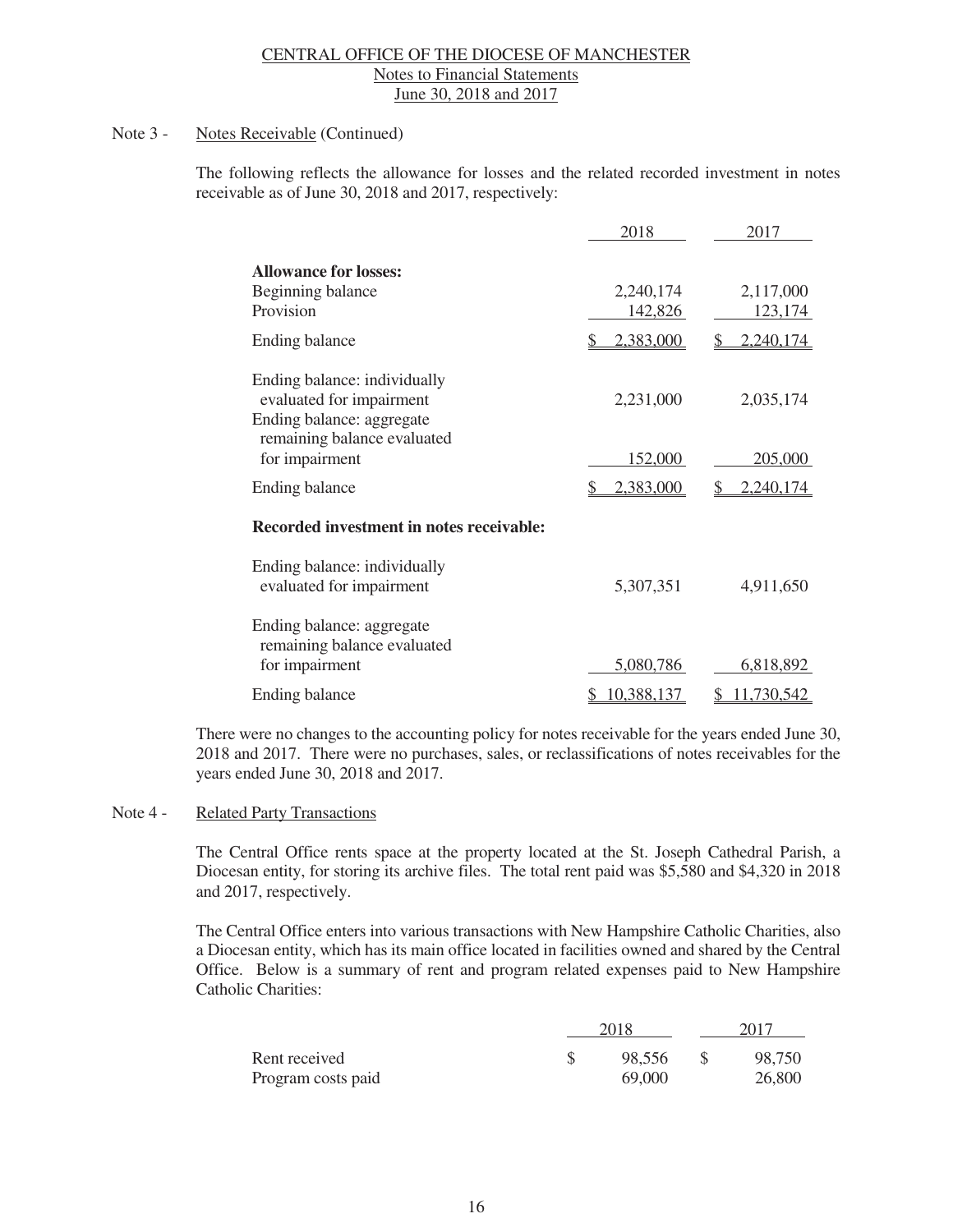#### Note 4 - Related Party Transactions (Continued)

 The Central Office receives assessment revenue from parishes for specific programs and administrative and other services. In addition, the Central Office receives revenue from affiliates (parishes, schools, cemeteries, diocesan employee benefit plans and New Hampshire Catholic Charities) for insurance coverage and provides grants and subsidies to certain parishes, schools and mission churches to support their programs. A summary of these transactions is as follows:

|                                      | 2018      | 2017      |
|--------------------------------------|-----------|-----------|
| Assessments received (excluding)     |           |           |
| insurance)                           | 5,976,520 | 5,981,340 |
| Insurance revenue (see Note 8)       | 5,454,444 | 5,420,254 |
| Grants, subsidies and donations paid | 1,905,258 | 1,829,549 |
| Investment management fees earned    | 322,113   | 266,525   |

 Amounts due from the parishes and other affiliates, primarily for assessments, insurance and interest (net of allowance) was \$467,920 and \$494,174 at June 30, 2018 and 2017, respectively. Amounts due to the parishes and other affiliates at June 30, 2018 and 2017 were \$299,722 and \$180,389, respectively.

Assets of the Central Fund (Note 2) are held for related entities and funds as described in Note 5.

The Central Office participates in the Roman Catholic Bishop of Manchester Employee Benefit Plan and Trust (the Plan) which is managed and overseen by the Diocese. The Plan provides health, dental, life and disability insurance benefits. Total expense incurred and paid to the Plan during 2018 and 2017 was approximately \$500,000 and \$355,000, respectively.

The Central Office provides certain administrative services related to the operation of the Plan. The amount billed to the Plan was \$84,000 in 2017.

#### Note 5 - Central Fund Deposits and Investments

 The Central Office holds deposits and investments from its various parishes, schools and other entities within the Diocese. Interest is paid on these deposits at a rate of 1.25% and 1.0% in 2018 and 2017, respectively. Interest is paid at 2.6% to cemeteries with deposits in the Perpetual Care Fund. Amounts are due on demand. Interest expense on deposits was \$580,503 and \$497,200 for 2018 and 2017, respectively. In addition, the Central Office maintains the pooled investments on behalf of the Sick Priests Fund as well as various parishes and other entities. The investment return on these funds is excluded from the financial statements and the investment risk for these funds is with the participating entity. The Central Fund deposits and investments at June 30, 2018 and 2017, consist of the following:

|                                | 2018       | 2017       |
|--------------------------------|------------|------------|
| Due to:                        |            |            |
| Parishes                       | 36,294,023 | 33,048,435 |
| Cemeteries                     | 12,980,256 | 12,713,599 |
| Schools                        | 7,533,736  | 8,524,252  |
| <b>Sick Priests Fund</b>       | 3,176,345  | 2,803,987  |
| <b>Other Diocesan entities</b> | 1,400,399  | 1,157,898  |
|                                | 61,384,759 | 58,248,171 |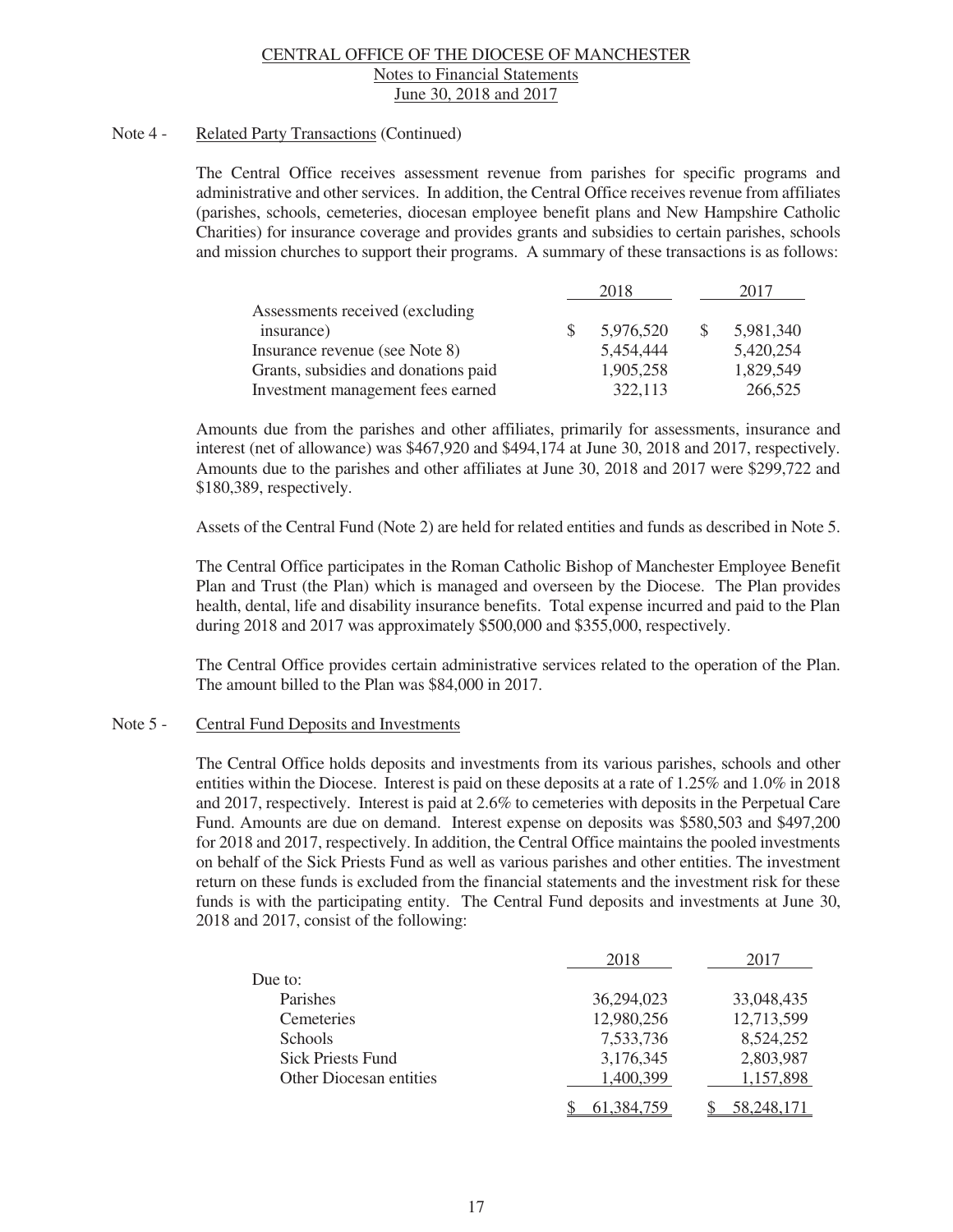#### Note 6 - Mortgage Note Payable

The Central Office issued a 15-year mortgage note to an insurance company which was payable in equal monthly installments for principal and interest of \$37,974 through October 2025. The note bore interest at 6% and was collateralized by a first mortgage interest in certain real estate owned by the Diocese.

Interest expense for this loan amounted to \$119,167 during 2017. The outstanding balance of the loan was paid in full during 2017.

#### Note 7 - Retirement Benefits

#### (A) Diocesan Administration Employees

The Central Office has a tax-deferred annuity plan under Internal Revenue Code Section 403(b) for the benefit of its eligible diocesan administration employees. Contributions to the plan are based on 3% of eligible wages. Total contributions to this plan during 2018 and 2017 amounted to \$110,798 and \$96,683, respectively.

## (B) Diocesan Priests

The Diocese established the Diocesan Priest Retirement Plan (the Plan) and the Diocesan Priest Retirement Trust Fund (the Trust) for the purpose of funding the retirement benefits of retired priests incardinated in the Diocese of Manchester who are granted permission by the Bishop of Manchester to retire. Under the Plan, retired priests receive a monthly stipend, medical and dental coverage, and are eligible for personal automobile insurance reimbursement. Priests born before 1949 are eligible to request retirement from the Bishop of Manchester at the earlier of attainment of age 68 or completion of 40 years of service; priests born between 1949 and 1956 (inclusive) are eligible to request retirement at age 70; priests born between 1957 and 1970 (inclusive) are eligible to request retirement at age 71; priests born during or after 1971 are eligible to request retirement at age 72. Earlier retirement is permitted only with the approval of the Bishop. In accordance with the terms of the Plan, the Central Office assumed the obligations of the Plan, including the unfunded benefit obligation as of the date the Plan was established. In addition, the Central Office has recognized the unfunded obligation of the retirement plan in its statements of financial position in accordance with accounting principles generally accepted in the United States of America.

In addition to the benefits provided by the Trust, the Diocese also provides prescription drug coverage through its Medical Insurance Fund. Benefits are paid from the unrestricted (designated) assets of the Central Office and not from the Diocesan Priest Retirement Fund.

The Diocese also established a sustenance program (the Sustenance Program) for priests ineligible for public ecclesiastical ministry for whom the Diocese retains a responsibility of sustenance. These priests receive a monthly stipend, medical and dental coverage and are eligible for personal automobile insurance reimbursement. Benefits are paid from the unrestricted (undesignated) assets of the Central Office, not from the Diocesan Priest Retirement Fund or Diocesan assessment revenue from parishes.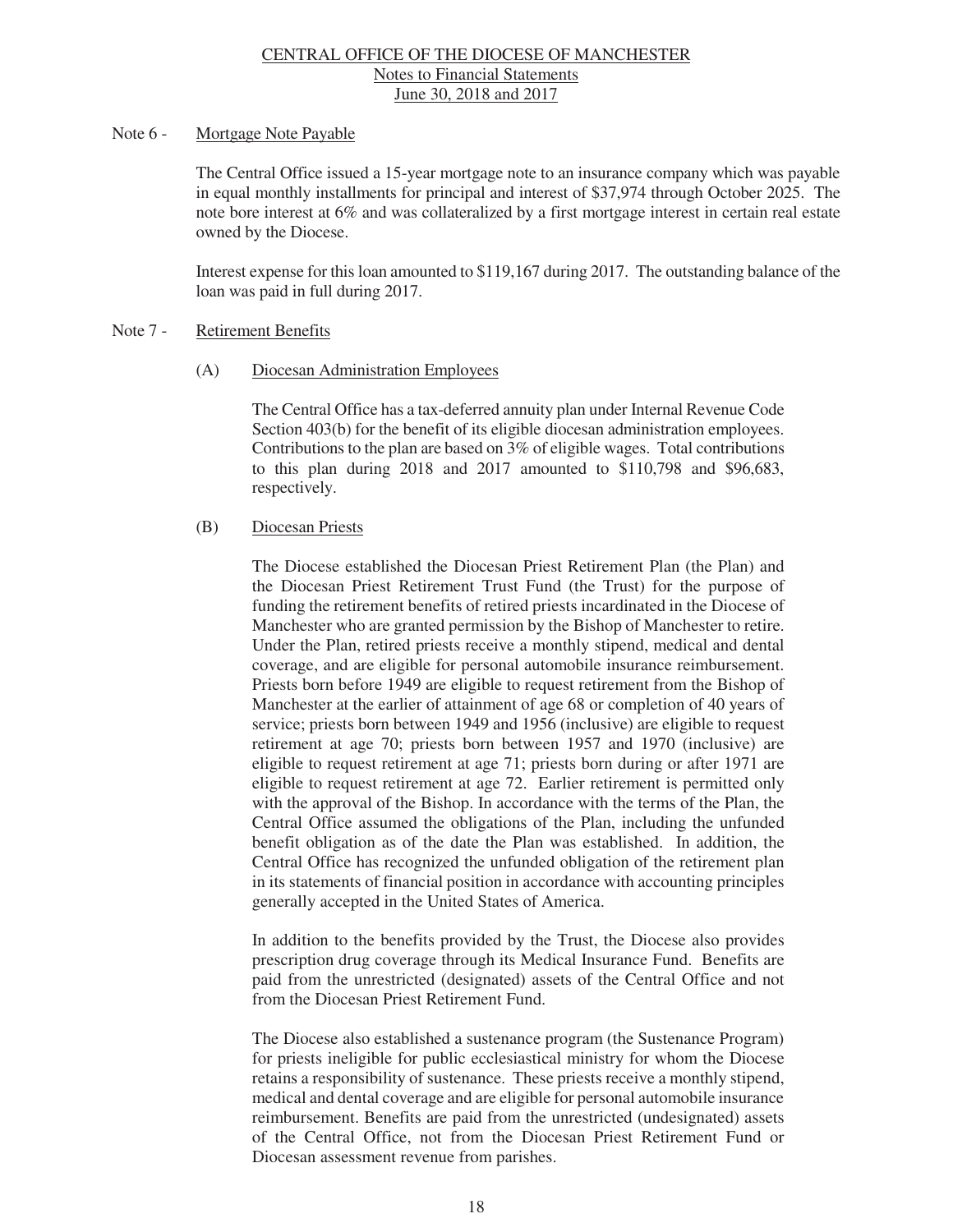## Note 7 - (B) Diocesan Priests (Continued)

Effective July 1, 2018, the monthly stipend increased from \$1,700 to \$1,734 for retired priests and will generally increase each year consistent with the timing and percentage of the annual stipend increase for active priests. However, any annual adjustment will ultimately require approval from the Bishop of Manchester. This resulted in an increase of \$5,334,309 to the priest retirement benefit obligation. During 2017, the monthly stipend increased from \$1,600 to \$1,700 for retired priests and from \$2,000 to \$2,250 for retired bishops. This resulted in an increase of \$1,050,204 to the priest retirement benefit obligation.

The actuarial assumptions for the mortality, discount rates, and trend rates were changed during the years ended June 30, 2018 and 2017. The changes in these actuarial assumptions decreased the priest retirement benefit obligation by approximately \$821,000 and \$177,000, respectively.

The following information relates to the Diocesan Priest Retirement Plan, Medical Insurance Fund and Sustenance Program, and includes amounts determined as of June 30, 2018 and 2017 measurement dates:

|                   |                | 2018              |            |                | 2017          |            |
|-------------------|----------------|-------------------|------------|----------------|---------------|------------|
|                   | Diocesan       |                   |            | Diocesan       |               |            |
|                   | Priests        | Medical           |            | Priests        | Medical       |            |
|                   | Retirement     | Insurance         | Sustenance | Retirement     | Insurance     | Sustenance |
|                   | Plan           | <b>Fund</b>       | Program    | Plan           | <b>Fund</b>   | Program    |
| Projected benefit |                |                   |            |                |               |            |
| obligation        | (26,799,711)   | (1,610,182)       | (840, 225) | (22,882,661)   | (1,622,206)   | (888, 675) |
| Fair value of     |                |                   |            |                |               |            |
| plan assets       | 12,427,851     |                   |            | 11.136.664     |               |            |
| Funded status     | \$(14.371.860) | $$(1,610,182)$ \; | (840, 225) | \$(11,745,997) | \$(1,622,206) | (888,675)  |

The following components of the projected benefit obligation of the Diocesan Priest Retirement Plan at June 30, 2018 and 2017 have not been recognized as periodic pension costs:

|                                 | 2018      |     | 2017      |
|---------------------------------|-----------|-----|-----------|
| Unrecognized prior service cost | 7.780.567 | -SS | 2,626,892 |
| Unrecognized net loss           | 646.030   |     | 2,290,831 |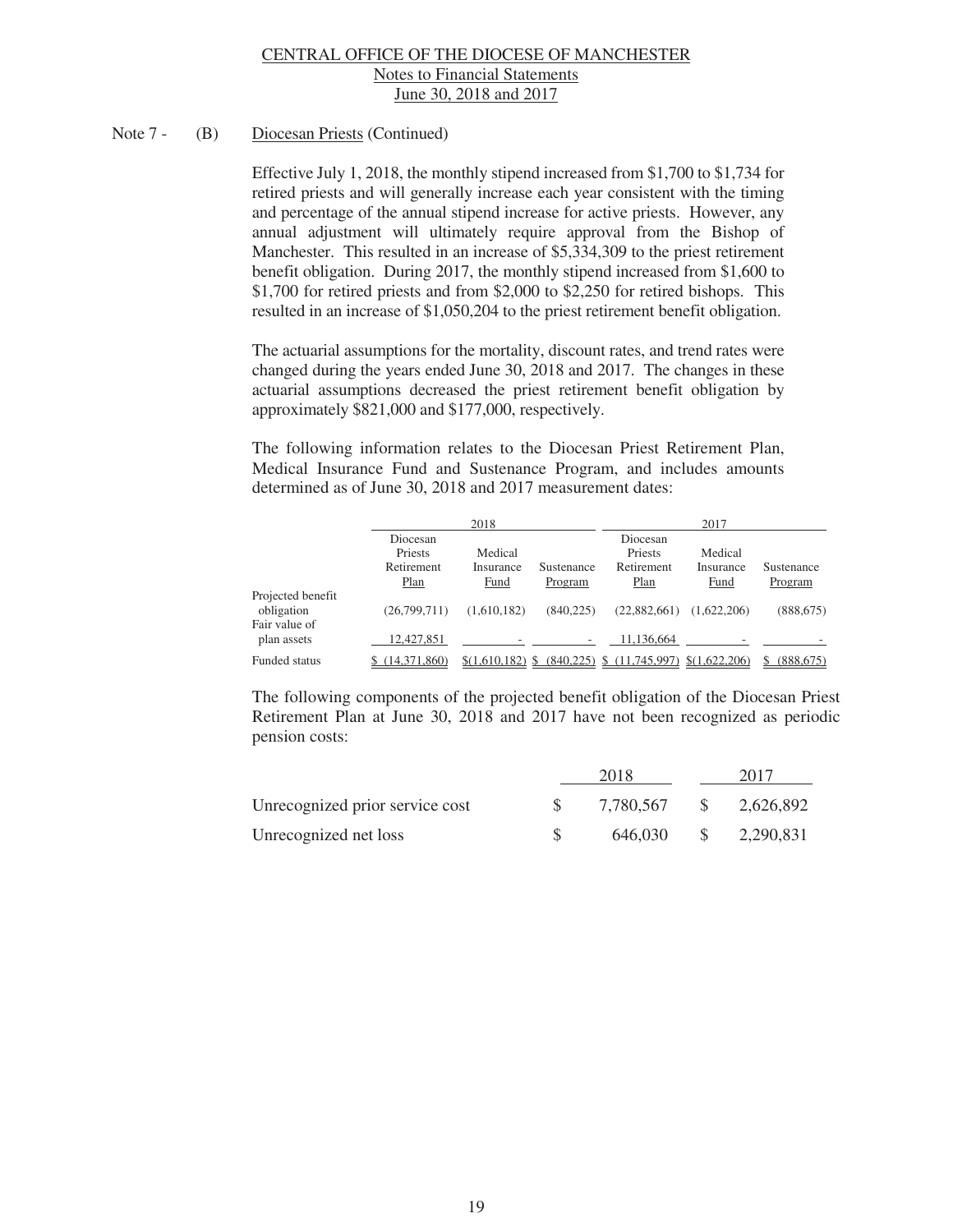# Note 7 - (B) Diocesan Priests (Continued)

|                                                                               |                                            | 2018                                        |                                                        | 2017                                      |                                              |                                                       |
|-------------------------------------------------------------------------------|--------------------------------------------|---------------------------------------------|--------------------------------------------------------|-------------------------------------------|----------------------------------------------|-------------------------------------------------------|
|                                                                               | Diocesan<br>Priests<br>Retirement<br>Plan  | Medical<br>Insurance<br>Fund                | Sustenance<br>Program                                  | Diocesan<br>Priests<br>Retirement<br>Plan | Medical<br>Insurance<br>Fund                 | Sustenance<br>Program                                 |
| Discount rate                                                                 | 4.10%                                      | 4.10%                                       | 4.10%                                                  | 3.75%                                     | 3.75%                                        | 3.75%                                                 |
| Expected return on<br>plan assets<br>Annual cost<br>increases:<br>Medical and | $6.00\%$                                   | N/A                                         | $6.00\%$                                               | 6.00%                                     | N/A                                          | $6.00\%$                                              |
| dental                                                                        | 6.5% trending 6.5% trending<br>to $4.0\%$  | to $4.0\%$                                  | $6.5\%$ trending<br>to $4.0\%$                         | 5.5% trending<br>to $4.0\%$               | 5.5% trending<br>to $4.0\%$                  | 5.5% trending<br>to $4.0\%$                           |
| Automobile<br>insurance                                                       |                                            |                                             |                                                        |                                           |                                              |                                                       |
| premiums<br>Year that the rate<br>reaches the ultimate                        | 2.5%                                       | N/A                                         | 2.5%                                                   | 3.0%                                      | N/A                                          | 3.0%                                                  |
| trend rate                                                                    | 2025                                       | 2025                                        | 2025                                                   | 2020                                      | 2020                                         | 2020                                                  |
| Rate of compensation                                                          |                                            |                                             |                                                        |                                           |                                              |                                                       |
| increase<br>Mortality                                                         | 2.5%                                       | N/A<br>RP-2014 White Collar Mortality Table | N/A<br>projected fully generational with scale MP-2017 | N/A                                       | N/A<br>fully generational with scale MP-2016 | N/A<br>RP-2014 White Collar Mortality Table projected |
| Benefit cost<br>Employer<br>contributions                                     | 688,874                                    | (12,024)                                    | (85,696)                                               | 836,520                                   | (90, 109)                                    | (847, 915)                                            |
| and donations<br>Participant                                                  | 1,647,243                                  |                                             | 134,146                                                | 1,678,910                                 |                                              | 161,069                                               |
| contributions<br>Benefits paid                                                | 52,000<br>1,021,455                        | 30,134                                      | 134,146                                                | 51,750<br>1,067,818                       | 31,335                                       | 161,069                                               |
|                                                                               | The net periodic pension cost consists of: |                                             |                                                        |                                           |                                              |                                                       |
|                                                                               |                                            |                                             |                                                        | 2018                                      |                                              | 2017                                                  |
|                                                                               | Diocesan Priest Retirement Plan:           |                                             |                                                        |                                           |                                              |                                                       |
|                                                                               | Amortization of prior service costs        |                                             |                                                        | 180,634                                   |                                              | 120,929                                               |
|                                                                               | Investment return                          |                                             |                                                        | (770, 138)                                |                                              | (588, 811)                                            |
|                                                                               | Current service cost                       |                                             |                                                        | 444,845                                   |                                              | 418,375                                               |
|                                                                               | Interest cost                              |                                             |                                                        | 833,353                                   |                                              | 767,110                                               |
|                                                                               | Amortization of gains or losses            |                                             |                                                        |                                           | 180                                          | 118,917                                               |
|                                                                               | Medical insurance fund                     |                                             |                                                        | (12,024)                                  |                                              | (90, 109)                                             |
|                                                                               | Total                                      |                                             |                                                        | \$<br>676,850                             | \$                                           | 746,411                                               |

# Significant assumptions at June 30, 2018 and 2017 include:

Retirement-related changes for the Diocesan Priest Retirement Plan other than net periodic pension costs consist of:

|                                                | 2018        | 2017        |
|------------------------------------------------|-------------|-------------|
| Amortization of prior service costs            | (180, 634)  | (120, 929)  |
| Current year (gain) loss not yet<br>recognized | 3,139,078   | (775, 758)  |
| Funding by affiliates                          | (1,021,455) | (1,067,818) |
|                                                |             | 1,964,505   |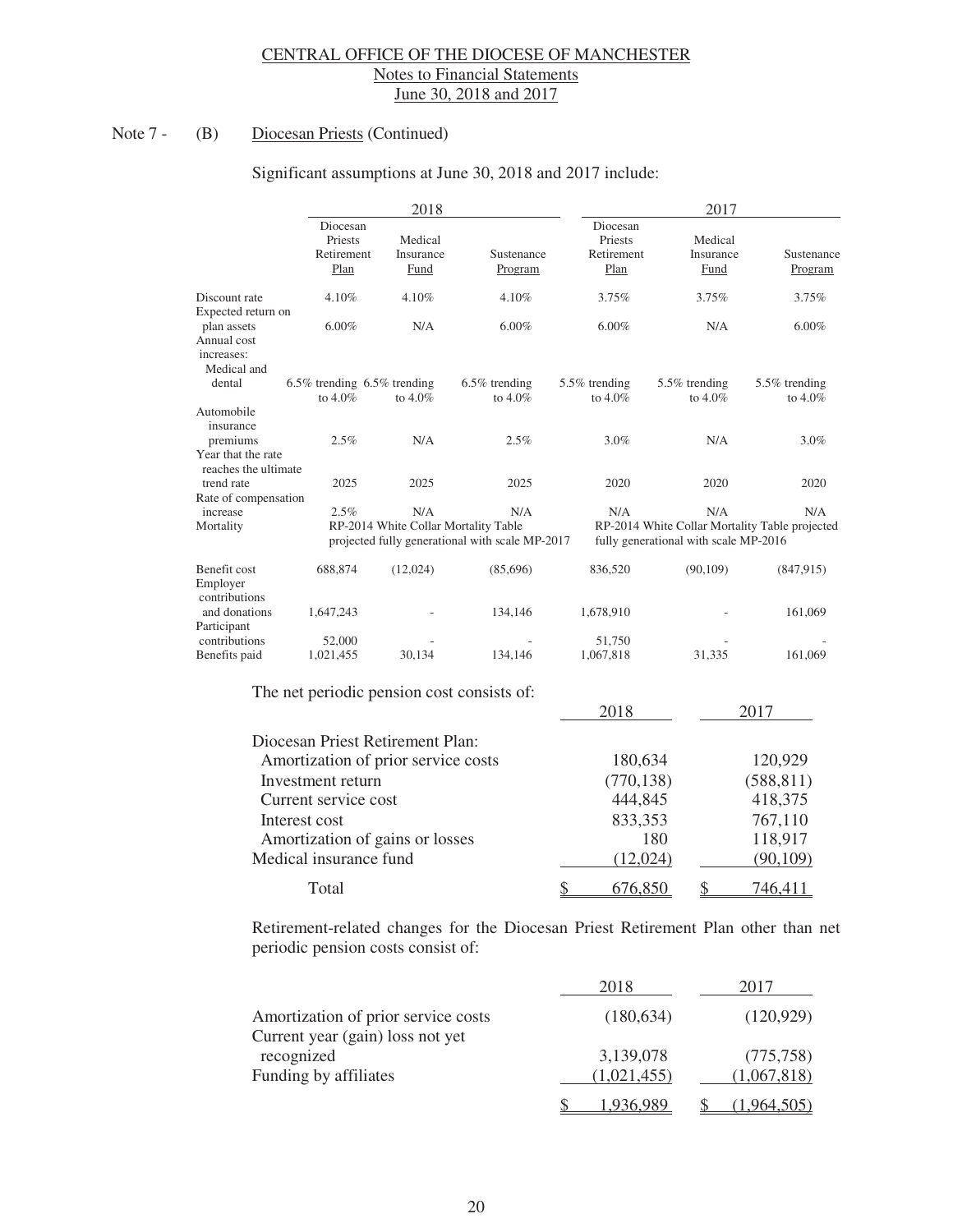#### Note 7 - (B) Diocesan Priests (Continued)

The accumulated benefit obligations were as follows:

|                                | Diocesan Priests<br>Retirement<br>Plan | Medical<br>Insurance<br>Fund | Sustenance<br>Program |
|--------------------------------|----------------------------------------|------------------------------|-----------------------|
| June 30, 2018<br>June 30, 2017 | 19, 102, 398<br>20,338,113             | 915.870<br>949,146           | 777,530<br>828,805    |

The Central Office expects to contribute approximately \$1,787,680 to the Retirement Plan during the year ending June 30, 2019. Benefits and expenses expected to be paid during the ensuing five years and five years thereafter are as follows:

|               | Diocesan Priests<br>Retirement<br>Plan | Medical<br>Insurance<br>Fund |   | Sustenance<br>Program |
|---------------|----------------------------------------|------------------------------|---|-----------------------|
| 2019          | \$<br>1,293,000                        | \$<br>61,157                 | S | 111,554               |
| 2020          | 1,366,000                              | 66,776                       |   | 104,832               |
| 2021          | 1,394,000                              | 70,032                       |   | 97,695                |
| 2022          | 1,430,000                              | 73,411                       |   | 90,283                |
| 2023          | 1,498,000                              | 78,273                       |   | 82,737                |
| $2024 - 2028$ | 8,261,000                              | 449,825                      |   | 306,809               |

 Assets of the Trust are invested with other marketable securities and hedge funds of the Central Office and its affiliated agencies (Note 2). The Central Office's investment policy with respect to assets of the Trust is consistent with the policy outlined in Note 2.

The expected rate of return on Plan assets was developed in consultation with the Plan's investment advisors and is based upon their assessment of expected future returns.

 See Note 11 for a discussion of the fair value measurements of the Diocesan Priest Retirement Plan investments.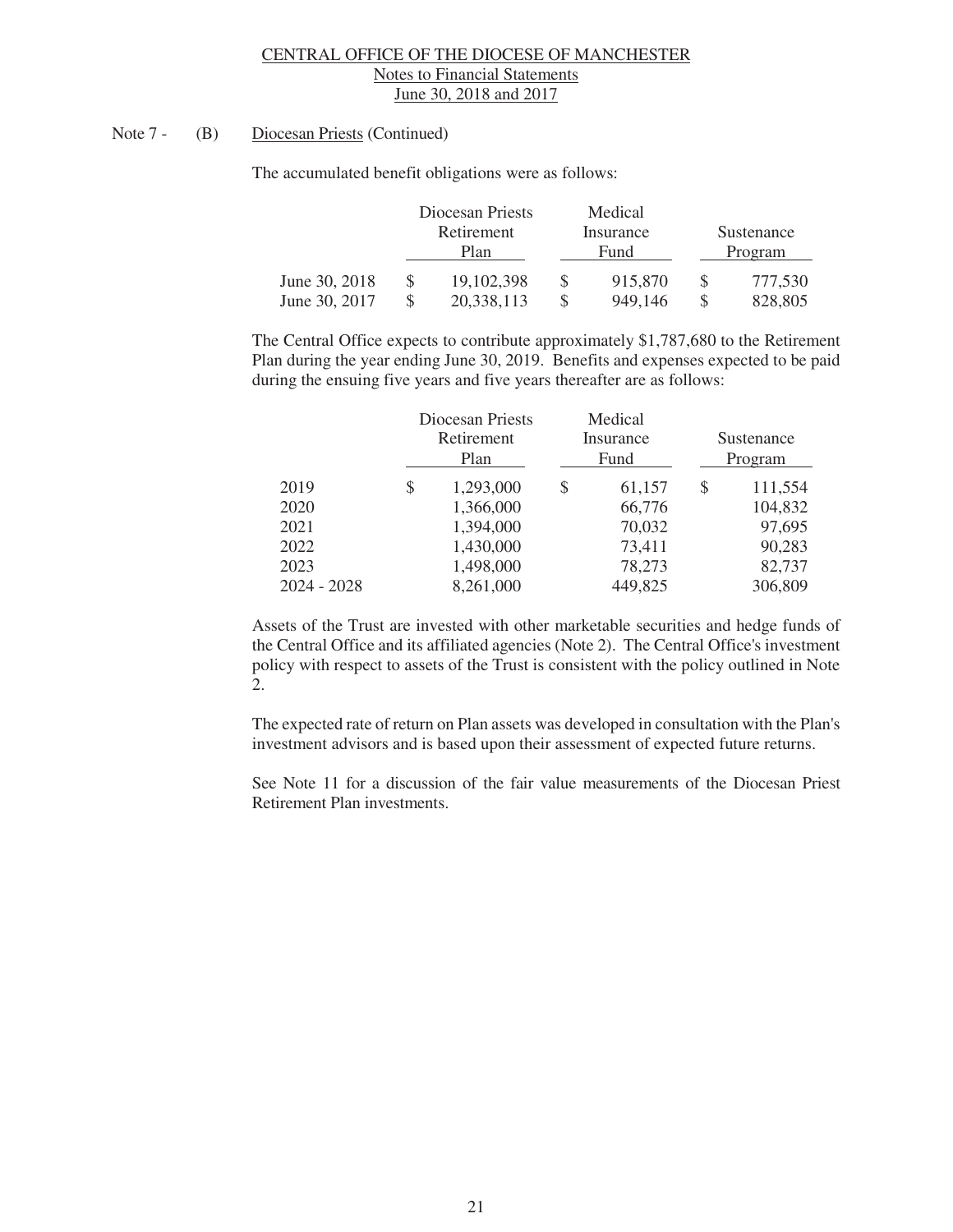#### Note 7 - (B) Diocesan Priests (Continued)

 The following table sets forth by level, within the fair value hierarchy, the valuation techniques used to determine the fair value of these investments as of June 30, 2018 and 2017:

|                                |             |             | 2018    |                 |              |
|--------------------------------|-------------|-------------|---------|-----------------|--------------|
|                                |             |             |         | Net Asset       |              |
|                                | Level 1     | Level 2     | Level 3 | Value*          | Total        |
| Money market funds             | 129,144     |             |         |                 | 129,144      |
| Equity securities:             |             |             |         |                 |              |
| Domestic                       | 3,421,102   |             |         |                 | 3,421,102    |
| International and emerging     |             |             |         |                 |              |
| markets                        | 2,463,486   |             |         |                 | 2,463,486    |
| Fixed income securities:       |             |             |         |                 |              |
| Corporate bonds                |             | 1,178,136   |         |                 | 1,178,136    |
| Government securities          |             | 1,409,621   |         |                 | 1,409,621    |
| Certificates of deposit        |             | 1,214,686   |         |                 | 1,214,686    |
| Preferred stock                | 6,092       |             |         |                 | 6,092        |
| Alternative investments:       |             |             |         |                 |              |
| Real estate investment trusts  | 480,026     |             |         |                 | 480,026      |
| Mutual funds                   | 134,018     |             |         |                 | 134,018      |
| Total assets in the fair value |             |             |         |                 |              |
| hierarchy                      | 6,633,868   | 3,802,443   |         |                 | 10,436,311   |
| Hedge funds                    |             |             |         | 1,605,774       | 1,605,774    |
| Investments at fair value      | \$6,633,868 | \$3,802,443 | \$      | 1,605,774<br>\$ | \$12,042,085 |
| Cash and cash equivalents      |             |             |         |                 | 141,328      |
| Total investments              |             |             |         |                 | \$12,183,413 |
|                                |             |             | 2017    |                 |              |
|                                |             |             |         | Net Asset       |              |

|                                | Level 1     | Level 2      | Level 3 | 1 JUL 2 1990 L<br>Value* | Total        |
|--------------------------------|-------------|--------------|---------|--------------------------|--------------|
| Money market funds             | 40,419      |              |         |                          | 40,419       |
| Equity securities:             |             |              |         |                          |              |
| Domestic                       | 2,770,334   |              |         |                          | 2,770,334    |
| International and emerging     |             |              |         |                          |              |
| markets                        | 1,682,301   |              |         |                          | 1,682,301    |
| Fixed income securities:       |             |              |         |                          |              |
| Corporate bonds                |             | 1,864,732    |         |                          | 1,864,732    |
| Government securities          |             | 671,828      |         |                          | 671,828      |
| Certificates of deposit        |             | 1,144,838    |         |                          | 1,144,838    |
| Preferred stock                | 7,647       |              |         |                          | 7,647        |
| Alternative investments:       |             |              |         |                          |              |
| Real estate investment trusts  | 467,549     |              |         |                          | 467,549      |
| Total assets in the fair value |             |              |         |                          |              |
| hierarchy                      | 4,968,250   | 3,681,398    |         |                          | 8,649,648    |
| Hedge funds                    |             |              |         | 1,682,300                | 1,682,300    |
|                                |             |              |         |                          |              |
| Investments at fair value      | \$4,968,250 | \$ 3,681,398 | \$      | 1,682,300<br>\$.         | \$10,331,948 |
| Cash and cash equivalents      |             |              |         |                          | 592,082      |
|                                |             |              |         |                          |              |
| Total investments              |             |              |         |                          | \$10,924,030 |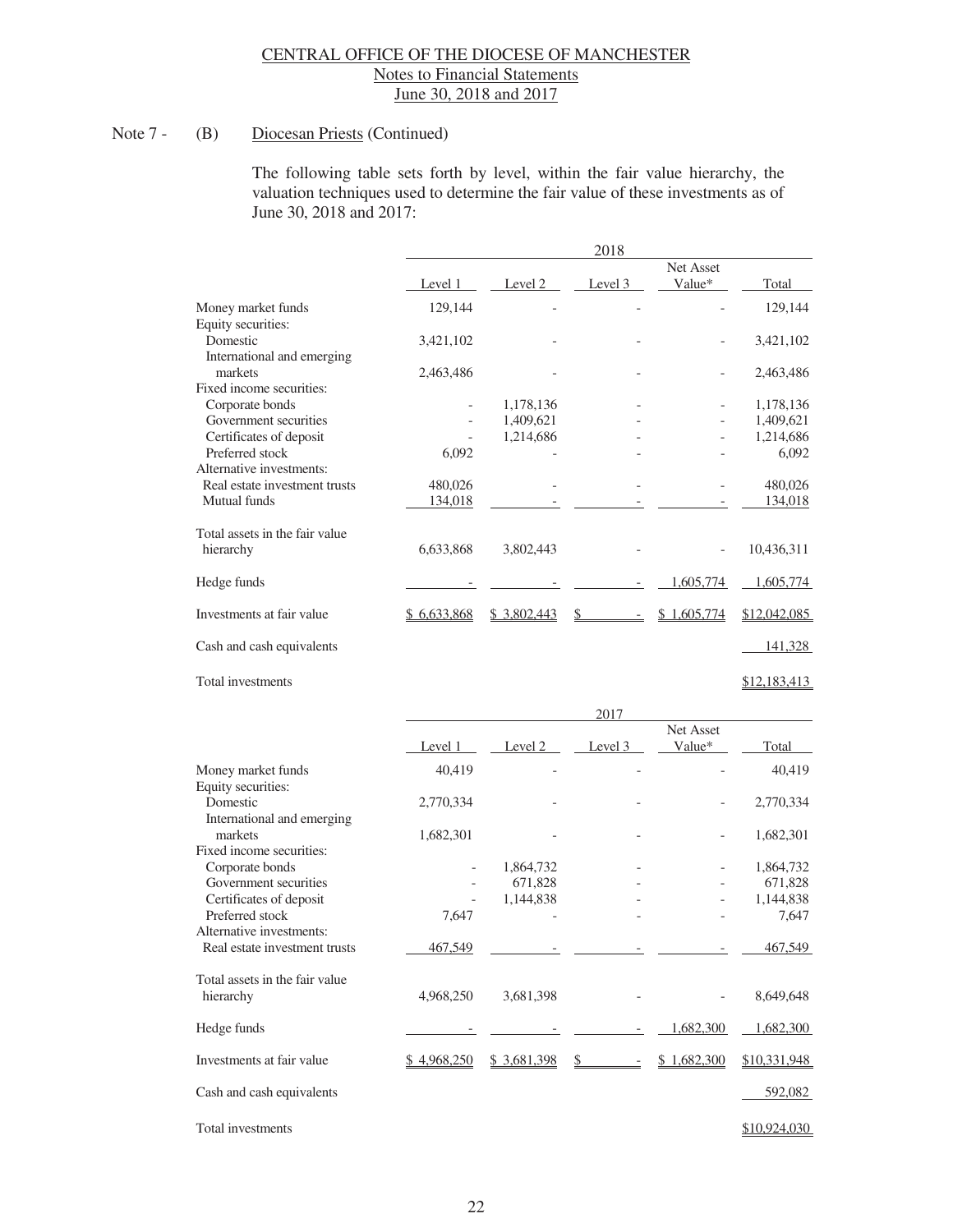## Note 7 - (B) Diocesan Priests (Continued)

\* In accordance with current accounting standards certain investments that were measured at net asset value per share (or its equivalent) have not been classified in the fair value hierarchy. The fair value amounts presented in this table are intended to permit reconciliation of the fair value hierarchy to the line items presented in the statements of financial position (see Note 11).

#### Note 8 - Insurance

 The Diocese is partially self-insured for claims incurred, with respect to property, liability and automobile insurance coverage which is administered by the Central Office. The Diocese was partially self-insured for workers' compensation from September 1972 through June 1997. Included in cash held for restricted purposes is approximately \$129,000, which is on deposit with a fiduciary and is bound by a Security Deposit Agreement in accordance with New Hampshire state law.

 In consultation with its actuary, the Central Office has obtained policies with certain deductibles from commercial insurers to reduce financial exposure to risk, however, the Central Office remains primarily responsible to affiliated entities for the payment of claims. The Central Office pays claims on all losses arising from a single occurrence. Insurers then reimburse the portion of any claim in excess of the retention limit, subject to limits stated in the policy.

 The Central Office records a liability for unpaid claims based on amounts due on settlements, and case base estimates of reported losses, plus supplemental amounts for incurred but not reported losses (IBNR) calculated based on loss projections using actuarial analysis and studies of historical loss experience. Amounts due from insurance companies on settled claims were \$2,250 and \$24,672 at June 30, 2018 and 2017, respectively, and have been recorded as insurance receivable in the accompanying statements of financial position.

|                                                |                                                | 2018                                 |                                                     |
|------------------------------------------------|------------------------------------------------|--------------------------------------|-----------------------------------------------------|
| Type                                           | Claims<br>Payable, net                         | <b>IBNR</b>                          | Total                                               |
| Liability<br>Property<br>Workers' compensation | 1,386,672<br>130,360<br>1,227,141<br>2,744,173 | 654,951<br>470,561<br>1,125,512<br>S | 2,041,623<br>600,921<br>1,227,141<br>3,869,685<br>S |
|                                                |                                                | 2017                                 |                                                     |
| <b>Type</b>                                    | Claims<br>Payable, net                         | <b>IBNR</b>                          | Total                                               |
| Liability<br>Property<br>Workers' compensation | 1,397,816<br>193,401<br>1,301,091              | 810,332<br>433,890                   | 2,208,148<br>627,291<br>1,301,091                   |
|                                                | 2,892,308                                      | 1,244,222                            | 4,136,530                                           |

The following summarizes the estimated liability for unpaid claims at June 30, 2018 and 2017:

 While the Central Office believes that the amounts reported represent its best estimate of the amount necessary to cover the ultimate cost of these claims, these estimates are subject to change. Any change in estimates is made in consultation with an actuary and is recorded in the year the change is determined.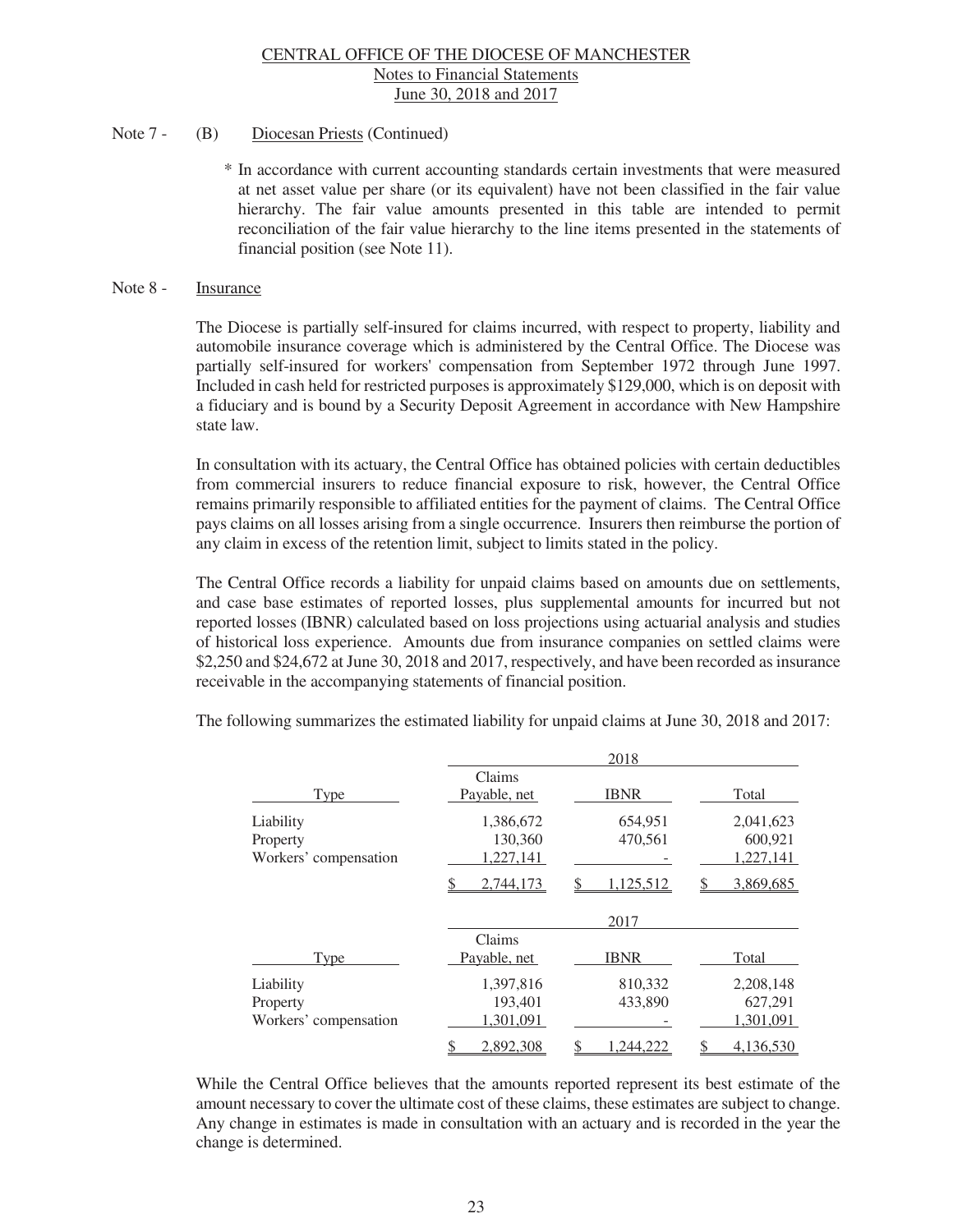#### Note 8 - Insurance (Continued)

 Claims and legal expense paid for all of the above coverages amounted to approximately \$1,671,000 and \$742,000 in 2018 and 2017, respectively.

#### Note 9 - Contingencies

Through June 30, 2018, numerous claims and lawsuits have been filed against the Diocese of Manchester regarding reports of sexual misconduct with minors by some priests and others associated with the Diocese.

The Diocese has entered into settlement agreements with a substantial number of the complainants. Under the terms of the agreements through June 30, 2018, the Diocese has agreed to pay \$26,946,050 to the complainants, and the complainants have agreed to withdraw their claims. The cost of the settlements, including a provision for pending settlements, net of estimated insurance recoveries of approximately \$8,813,000, has been provided for as an expense in the year in which the liability for payment was determined to be probable and the amount was subject to reasonable estimation.

The accompanying financial statements include an estimated liability for the remaining reported claims and an estimate of the liability relating to unreported claims. As discussed in Note 8, it is possible that these estimates will change in the near term, and these changes may be material to the financial statements.

#### Note 10 - Risk and Uncertainties

 The Central Office invests in various investment securities. Investment securities are exposed to various risks such as interest rate, market and credit risks. Due to the level of risk associated with certain investment securities, it is at least reasonably possible that changes in the values of investment securities will occur in the near term and that such changes could materially affect the investment balances.

#### Note 11 - Fair Value Measurements

Accounting principles generally accepted in the United States of America establishes a fair value hierarchy that prioritizes the inputs to valuation techniques used to measure fair value. This hierarchy consists of three broad levels: Level 1 inputs consist of unadjusted quoted prices in active markets for identical assets and have the highest priority; Level 2 inputs consist of quoted prices for similar assets in active markets, quoted prices for identical or similar assets in inactive markets, observable inputs other than quoted market prices or inputs that are derived principally from or corroborated by observable market data by correlation or other means; and Level 3 inputs consist of inputs that are unobservable and significant to the fair value measurement and have the lowest priority. The Central Office uses appropriate valuation techniques based on available inputs to measure the fair value of its investments. An asset's fair value measurement level within the fair value hierarchy is based on the lowest level of any input that is significant to the fair value measurement. Valuation techniques must maximize the use of observable inputs and minimize the use of unobservable inputs.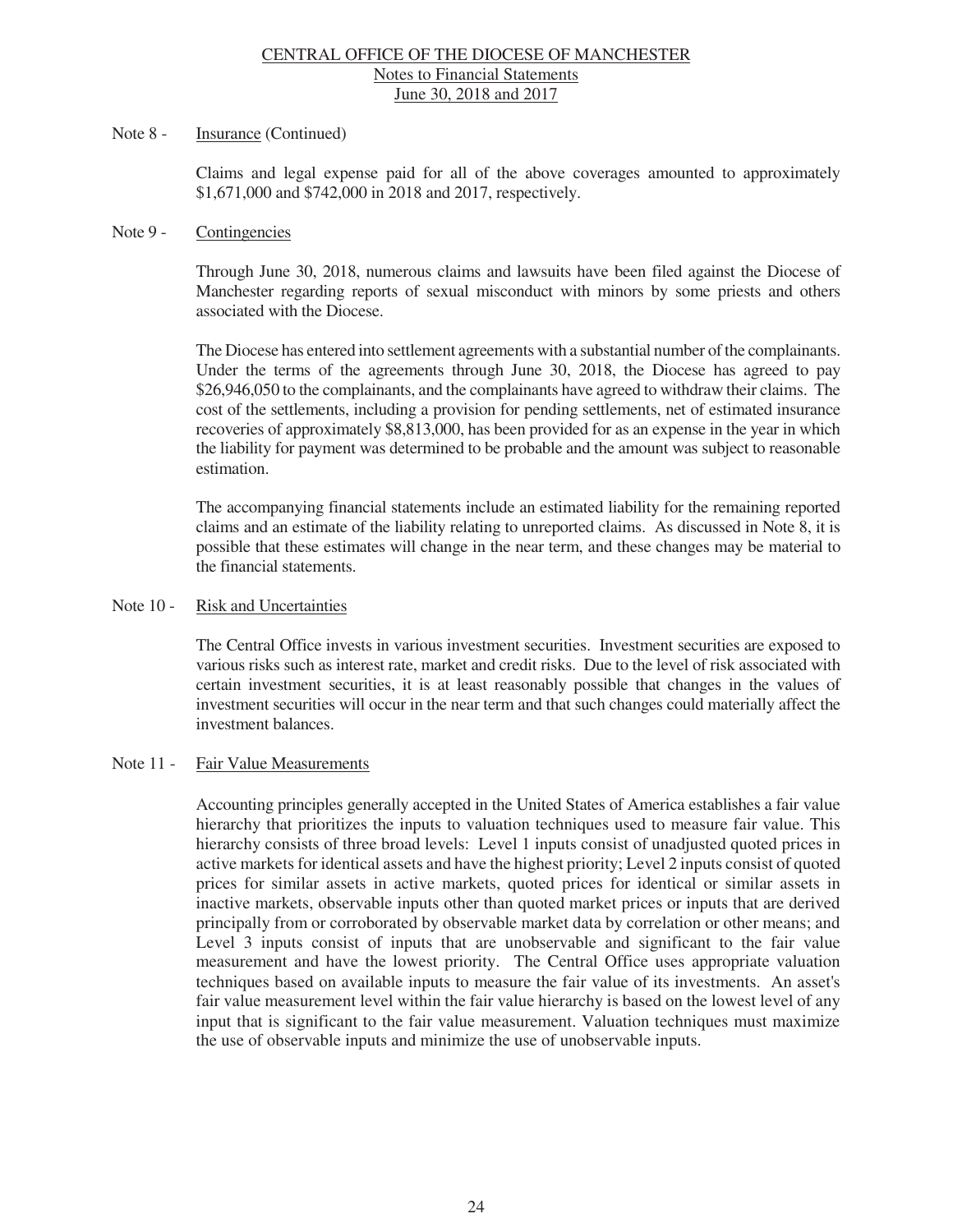#### Note 11 - Fair Value Measurements (Continued)

The following table sets forth by level, within the fair value hierarchy, the valuation techniques used to determine the fair value of the Central Office's assets as of June 30, 2018 and 2017:

|              |                        | 2018        |                     |              |
|--------------|------------------------|-------------|---------------------|--------------|
| Level 1      | Level 2                | Level 3     | Net Asset<br>Value* | Total        |
| 1,028,533    |                        |             |                     | 1,028,533    |
| 27,387,008   |                        | 213,398     |                     | 27,600,406   |
| 19,570,055   |                        |             |                     | 19,570,055   |
|              | 9,363,514              |             |                     | 9,363,514    |
|              | 11,199,856             |             |                     | 11,199,856   |
|              | 9,652,731              |             |                     | 9,652,731    |
| 43,406       |                        |             |                     | 43,406       |
|              |                        |             |                     |              |
| 27,064       |                        |             |                     | 27,064       |
|              |                        |             |                     |              |
|              |                        |             |                     | 3,816,445    |
|              |                        |             |                     | 1,061,242    |
|              |                        |             |                     |              |
|              |                        | 1,150,730   |                     | 1,150,730    |
|              |                        |             |                     |              |
| 52,933,753   | 30,216,101             | 1,364,128   |                     | 84,513,982   |
|              |                        |             | 12,755,327          | 12,755,327   |
| \$52,933,753 | \$30,216,101           | \$1,364,128 | \$12,755,327        | \$97,269,309 |
|              |                        |             |                     | 1,122,726    |
|              |                        |             |                     | \$98,392,035 |
|              | 3,816,445<br>1,061,242 |             |                     |              |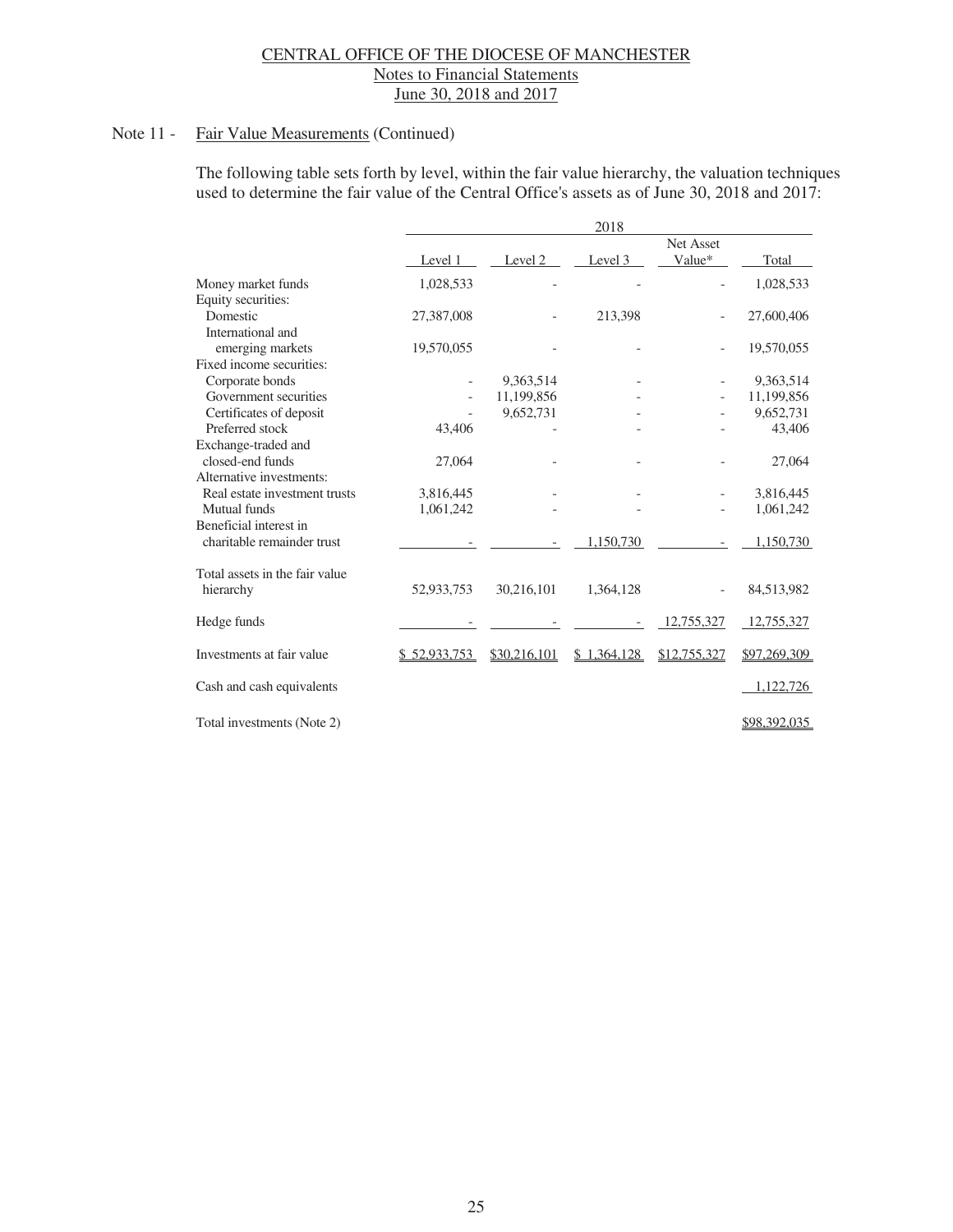#### Note 11 - Fair Value Measurements (Continued)

|                                |              |              | 2017        |                            |              |
|--------------------------------|--------------|--------------|-------------|----------------------------|--------------|
|                                | Level 1      | Level 2      | Level 3     | <b>Net Asset</b><br>Value* | Total        |
|                                |              |              |             |                            |              |
| Money market funds             | 314,499      |              |             |                            | 314,499      |
| Equity securities:             |              |              |             |                            |              |
| Domestic                       | 21,646,998   |              | 213,398     |                            | 21,860,396   |
| International and              |              |              |             |                            |              |
| emerging markets               | 13,041,848   |              |             |                            | 13,041,848   |
| Fixed income securities:       |              |              |             |                            |              |
| Corporate bonds                |              | 14,452,169   |             |                            | 14,452,169   |
| Government securities          |              | 5,208,073    |             |                            | 5,208,073    |
| Certificates of deposit        |              | 8,874,021    |             |                            | 8,874,021    |
| Preferred stock                | 59,512       |              |             |                            | 59,512       |
| Exchange-traded and            |              |              |             |                            |              |
| closed-end funds               | 32,958       |              |             |                            | 32,958       |
| Alternative investments:       |              |              |             |                            |              |
| Real estate investment trusts  | 3,624,816    |              |             |                            | 3,624,816    |
| Beneficial interest in         |              |              |             |                            |              |
| charitable remainder trust     |              |              | 1,007,265   |                            | 1,007,265    |
| Total assets in the fair value |              |              |             |                            |              |
| hierarchy                      | 38,720,631   | 28,534,263   | 1,220,663   |                            | 68,475,557   |
| Hedge funds                    |              |              |             | 13,042,429                 | 13,042,429   |
|                                |              |              |             |                            |              |
| Investments at fair value      | \$38,720,631 | \$28,534,263 | \$1,220,663 | \$13,042,429               | \$81,517,986 |
| Cash and cash equivalents      |              |              |             |                            | 4,588,315    |
|                                |              |              |             |                            |              |
| Total investments (Note 2)     |              |              |             |                            | \$86,106,301 |

\* In accordance with current accounting standards, certain investments that were measured at net asset value per share (or its equivalent) have not been classified in the fair value hierarchy. The fair value amounts presented in this table are intended to permit reconciliation of the fair value hierarchy to the line items presented in the statements of financial position.

The following table shows a summary of changes in the fair value of the Central Office's Level 3 assets for the years ended June 30, 2018 and 2017:

|                            |              | 2018       |           |
|----------------------------|--------------|------------|-----------|
|                            | Investment   | Charitable |           |
|                            | in Insurance | Remainder  |           |
|                            | Company      | Trust      | Total     |
| Balance, beginning of year | 213,398      | 1,007,265  | 1,220,663 |
| Unrealized losses          |              | (56, 535)  | (56, 535) |
| Contributions              |              | 200,000    | 200,000   |
|                            | 213,398      | 1,150,730  | 1,364,128 |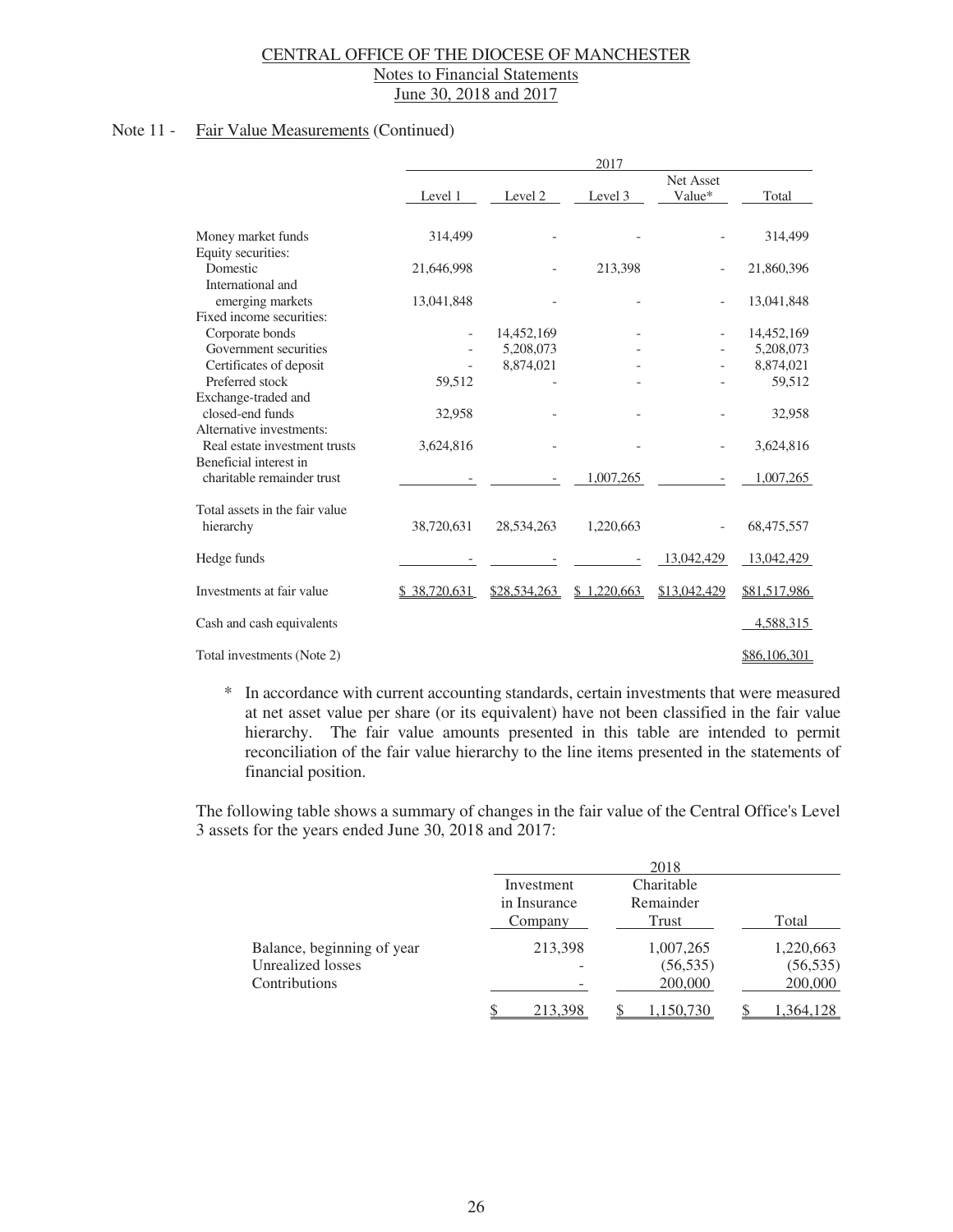#### Note 11 - Fair Value Measurements (Continued)

|                    |                            | 2017                    |           |
|--------------------|----------------------------|-------------------------|-----------|
|                    | Investment<br>in Insurance | Charitable<br>Remainder |           |
|                    | Company                    | Trust                   | Total     |
| Balance, beginning |                            |                         |           |
| of year            | 213,398                    | 943,656                 | 1,157,054 |
| Unrealized losses  |                            | (36,391)                | (36,391)  |
| Contributions      |                            | 100,000                 | 100,000   |
|                    | 213,398                    | 1,007,265               | 1,220,663 |

Level 1 and 2 assets are valued using a market approach. Level 1 equity securities, fixed income securities, exchange traded and closed-end funds and alternative investments are valued based on published quotations of securities traded on active markets. Level 2 fixed income securities are valued using quoted prices for identical or similar assets in markets that are not active.

The method of valuing the level 3 charitable remainder trust is described in Note 2. The investment in the insurance company is valued at cost, which management has determined approximates fair value.

Investments measured at net asset value (NAV) represent units owned in a hedge fund portfolio, with varying investment strategies. Valuation of the hedge funds within the portfolio are at the NAV of the underlying investments held by the individual funds. NAV is used as the practical expedient to estimate fair value. This practical expedient would not be used if it is determined to be probable that the Central Office will sell the investment for an amount different from the reported NAV. Hedge funds investing in more liquid assets are valued daily using published market prices, whereas hedge funds investing in less liquid assets are valued at least monthly using prices for identical or similar assets in markets that are not active. The redemption frequency and redemption notice period varies between the individual hedge funds within the portfolio. If the Central Office initiates a full redemption, the investment advisor requires 30 days of notice. This redemption notice period is applicable only to the Central Office.

There were no changes in the valuation techniques during the current year. The inputs or valuation methodology used for valuing securities are not necessarily indicative of the risk associated with investing in those securities.

## Note 12 - Donor-Designated Endowments

The Central Office follows the accounting guidance established by the Financial Accounting Standards Board for the net asset classification of donor-restricted endowment funds for a nonprofit organization that is subject to an enacted version of the Uniform Prudent Management of Institutional Funds Act of 2006 (UPMIFA). The guidance also requires certain disclosures about an organization's endowment funds (both donor-restricted endowment funds and board-designated endowment funds) if the organization is subject to UPMIFA. The State of New Hampshire enacted UPMIFA effective July 1, 2008, the provisions of which apply to endowment funds existing on or established after that date. The Central Office has determined that permanently restricted net assets meet the definition of endowment funds under UPMIFA.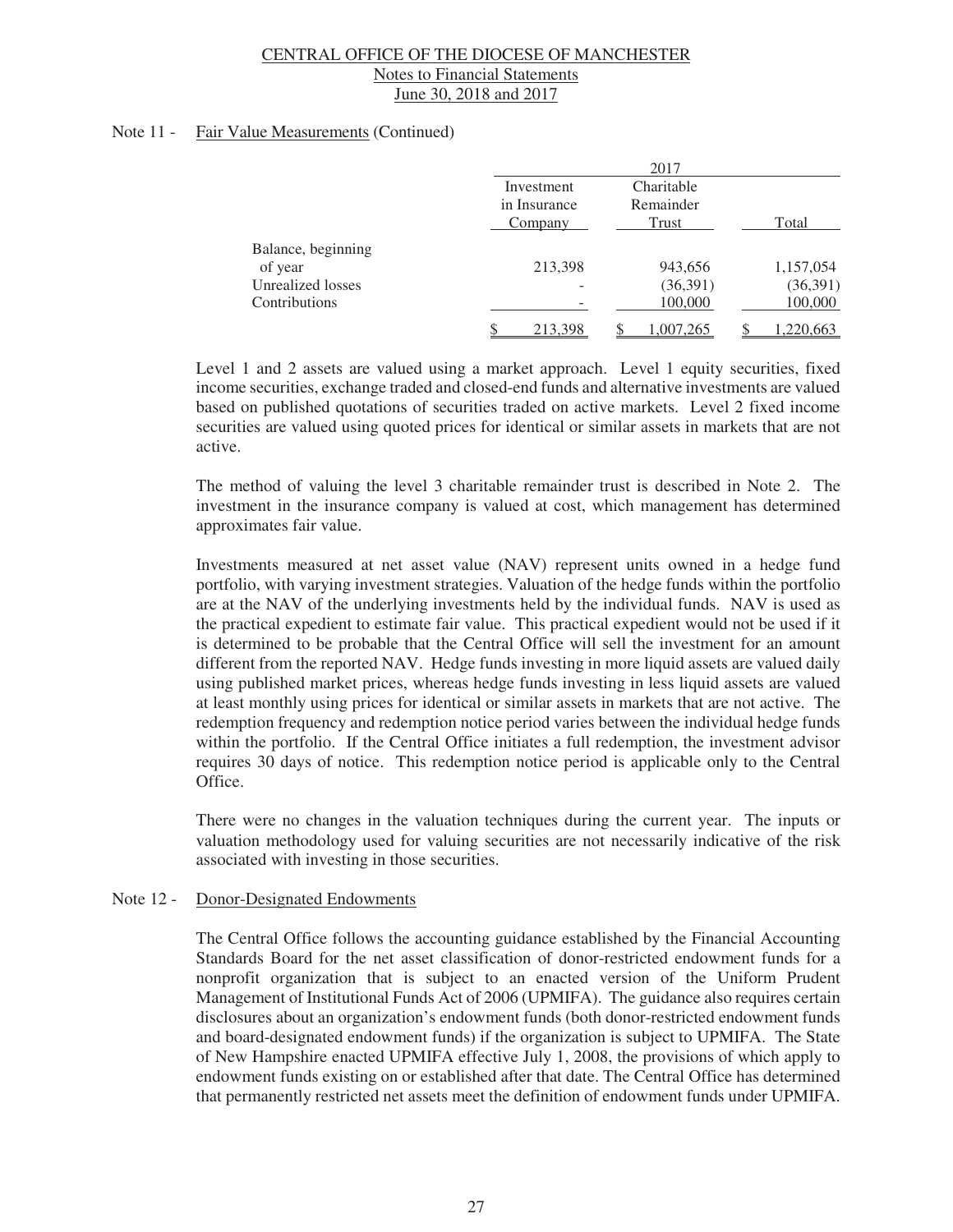#### Note 12 - Donor-Designated Endowments (Continued)

The Central Office's endowments consist of funds established for the benefit of the programs of the Diocese (see Note 1 (H)). As required by accounting principles generally accepted in the United States of America, net assets associated with endowment funds are classified and reported based on the existence or absence of donor-imposed restrictions.

The Central Office has interpreted the State Prudent Management of Institutional Funds Act (SPMIFA) as requiring the preservation of the fair value of the original gift as of the date of the gift of donor-restricted endowment funds, absent explicit donor stipulations to the contrary. As a result of this interpretation, the Central Office classifies as permanently restricted net assets (a) the original value of gifts donated to the permanent endowment, (b) the original value of subsequent gifts to the permanent endowment, and (c) accumulations to the permanent endowment made in accordance with the direction of the applicable donor gift instrument at the time the accumulation is added to the fund. The remaining portion of the donor-restricted endowment fund that is not classified as permanently restricted net assets is classified as temporarily restricted net assets until those amounts are appropriated for expenditure by the Central Office in a manner consistent with the standard of prudence prescribed by SPMIFA. In accordance with SPMIFA, the Central Office considers the following factors in making a determination to appropriate or accumulate donor-restricted endowment funds: (1) the duration and preservation of the various funds, (2) the purposes of the donor-restricted endowment funds, (3) general economic conditions, (4) the possible effect of inflation and deflation, (5) the expected total return from income and the appreciation of investments, (6) other resources of the Central Office, and (7) the Central Office's investment policies.

Endowment net asset composition as of June 30, 2018 and 2017 and changes in endowment net assets for the years ended June 30, 2018 and 2017 are as follows:

|                                 | 2018         |             |             |              |  |  |
|---------------------------------|--------------|-------------|-------------|--------------|--|--|
|                                 |              | Temporarily | Permanently |              |  |  |
|                                 | Unrestricted | Restricted  | Restricted  | Total        |  |  |
| Endowment net assets,           |              |             |             |              |  |  |
| beginning of year               |              | 3,450,569   | 8,156,079   | 11,606,648   |  |  |
| Contributions                   |              | 75          | 211,186     | 211,261      |  |  |
| <b>Transfers</b>                |              | 7,620       | (7,620)     |              |  |  |
| Interest and dividends          |              | 16,580      |             | 16,580       |  |  |
| Net appreciation (depreciation) |              |             |             |              |  |  |
| in value of investments         |              | 513,764     | (54,109)    | 459,655      |  |  |
| Amounts appropriated for        |              |             |             |              |  |  |
| expenditure                     |              | (460, 679)  |             | (460, 679)   |  |  |
| Endowment net assets,           |              |             |             |              |  |  |
| end of year                     |              | \$3,527,929 | 8,305,536   | \$11,833,465 |  |  |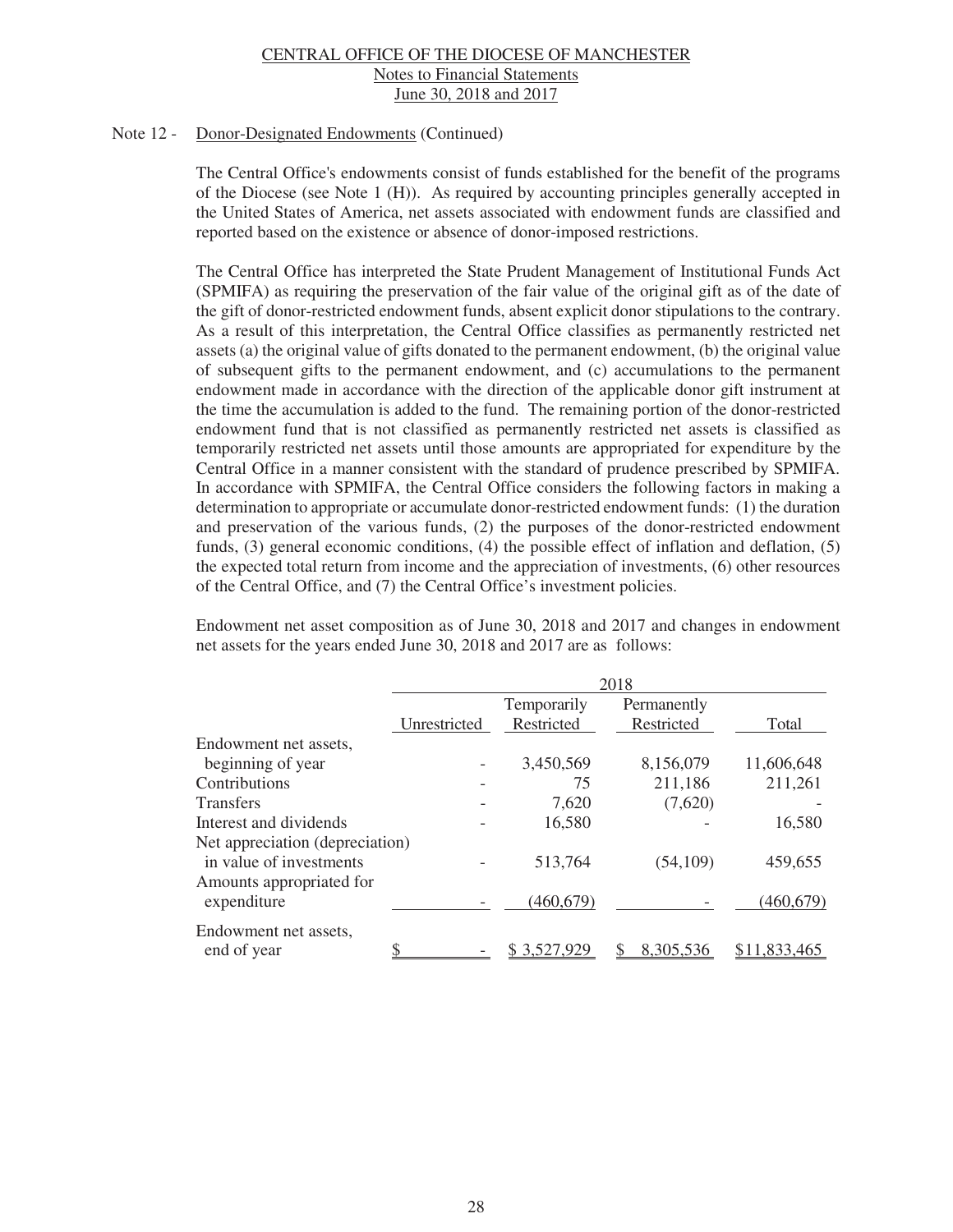#### Note 12 - Donor-Designated Endowments (Continued)

|                                                            | 2017         |                           |                           |              |  |
|------------------------------------------------------------|--------------|---------------------------|---------------------------|--------------|--|
|                                                            | Unrestricted | Temporarily<br>Restricted | Permanently<br>Restricted | Total        |  |
| Endowment net assets,                                      |              |                           |                           |              |  |
| beginning of year                                          | (1,363)      | 3,213,893                 | 8,140,968                 | 11,353,498   |  |
| Contributions                                              |              | 94,212                    | 138,152                   | 232,364      |  |
| Interest and dividends                                     |              | (3,150)                   |                           | (3,150)      |  |
| Net appreciation (depreciation)<br>in value of investments | 1,363        | 719,901                   | (31, 445)                 | 689,819      |  |
| Amounts appropriated for<br>expenditure                    |              | (574, 287)                | (91, 596)                 | (665, 883)   |  |
| Endowment net assets,<br>end of year                       |              | 3,450,569                 | 8,156,079                 | \$11,606,648 |  |

*Funds with Deficiencies*. From time to time, the fair value of assets associated with individual donor-restricted endowment funds may fall below the level that the donor or UPMIFA requires the Central Office to retain as a fund of perpetual duration. No significant deficiencies were reported in temporarily restricted or unrestricted net assets as of June 30, 2018.

*Investment Return Objectives, Risk Parameters and Strategies*. The Central Office has adopted investment and spending policies for endowment assets that attempt to provide a predictable stream of funding to programs supported by its endowment funds while also maintaining the purchasing power of those endowment assets over the long-term. Accordingly, the investment process seeks to achieve an after-cost total real rate of return, including investment income as well as capital appreciation, which exceeds the annual distribution with acceptable levels of risk. Endowment assets are invested in a well-diversified asset mix that is intended to result in a consistent inflation-protected rate of return that has sufficient liquidity to make an annual distribution not exceeding 5%, while growing the funds if possible. Therefore, the Central Office expects its endowment assets, over time, to produce a rate of return sufficient to provide for the annual distribution. Investment risk is measured in terms of the total endowment funds. Investment assets and allocation between asset classes and strategies are managed to not expose the fund to unacceptable levels of risk.

*Spending Policy*. The Central Office has a policy of appropriating for distribution each year up to 5% of its endowment fund's average fair value of the previous three years. In addition, in the event that an amount in excess of the 5% threshold is required for any single year in order to accomplish the purposes for which a particular donor restricted fund has been established, the proposed appropriation shall be reviewed by the Diocesan Finance Council, which will then make a recommendation to the Bishop as to its concurrence or non-concurrence with the proposed appropriation. For fiscal year ending June 30, 2018 and 2017, a 4% distribution was recommended by the Diocese Finance Council and approved by the Bishop. In establishing this policy, the Central Office considered the long-term expected return on its investment assets, the nature and duration of the individual endowment funds, some of which must be maintained in perpetuity because of donor-restrictions, the possible effects of inflation, and the provisions of SPMIFA.